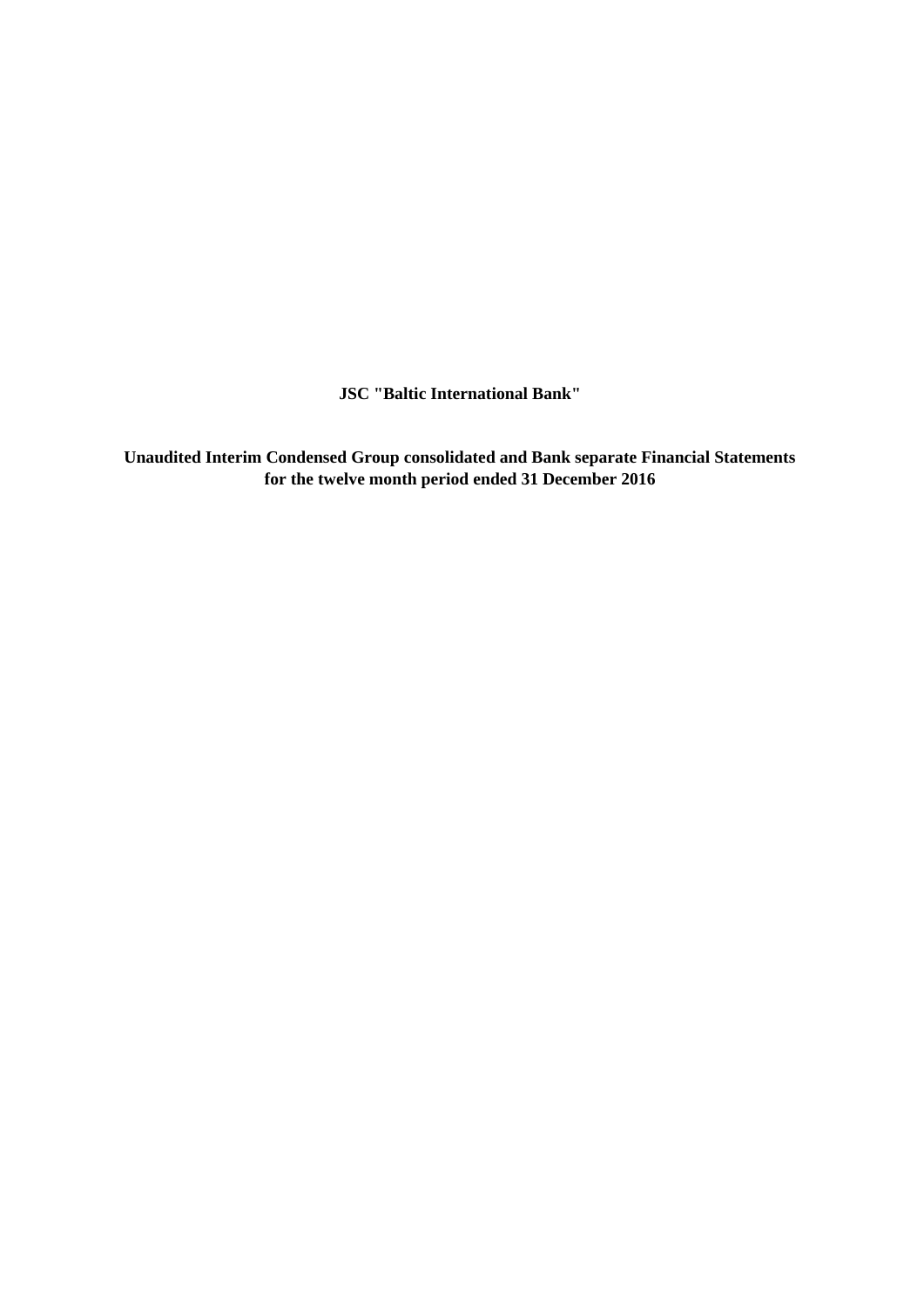# **TABLE OF CONTENTS**

|                                                                                                        | Page           |
|--------------------------------------------------------------------------------------------------------|----------------|
| Interim Report from the Bank's Senior Management                                                       | $3 - 5$        |
| <b>Supervisory Council and Management Board</b>                                                        | 6              |
| Statement of Management's Responsibility                                                               | $\overline{7}$ |
| Unaudited Interim Condensed Group consolidated and Bank separate Financial Statements                  |                |
| Interim Condensed Group consolidated and Bank separate<br><b>Statement of Comprehensive Income</b>     | 8              |
| Interim Condensed Group consolidated and Bank separate Statement of Financial Position                 | $9-10$         |
| Interim Condensed Group consolidated and Bank separate<br>Statement of Changes in Shareholders' Equity | $11 - 12$      |
| Interim Condensed Group consolidated and Bank separate Statement of Cash Flows                         | $13 - 15$      |
| Notes to the Interim Condensed Group consolidated and Bank separate Financial Statements               | $16 - 32$      |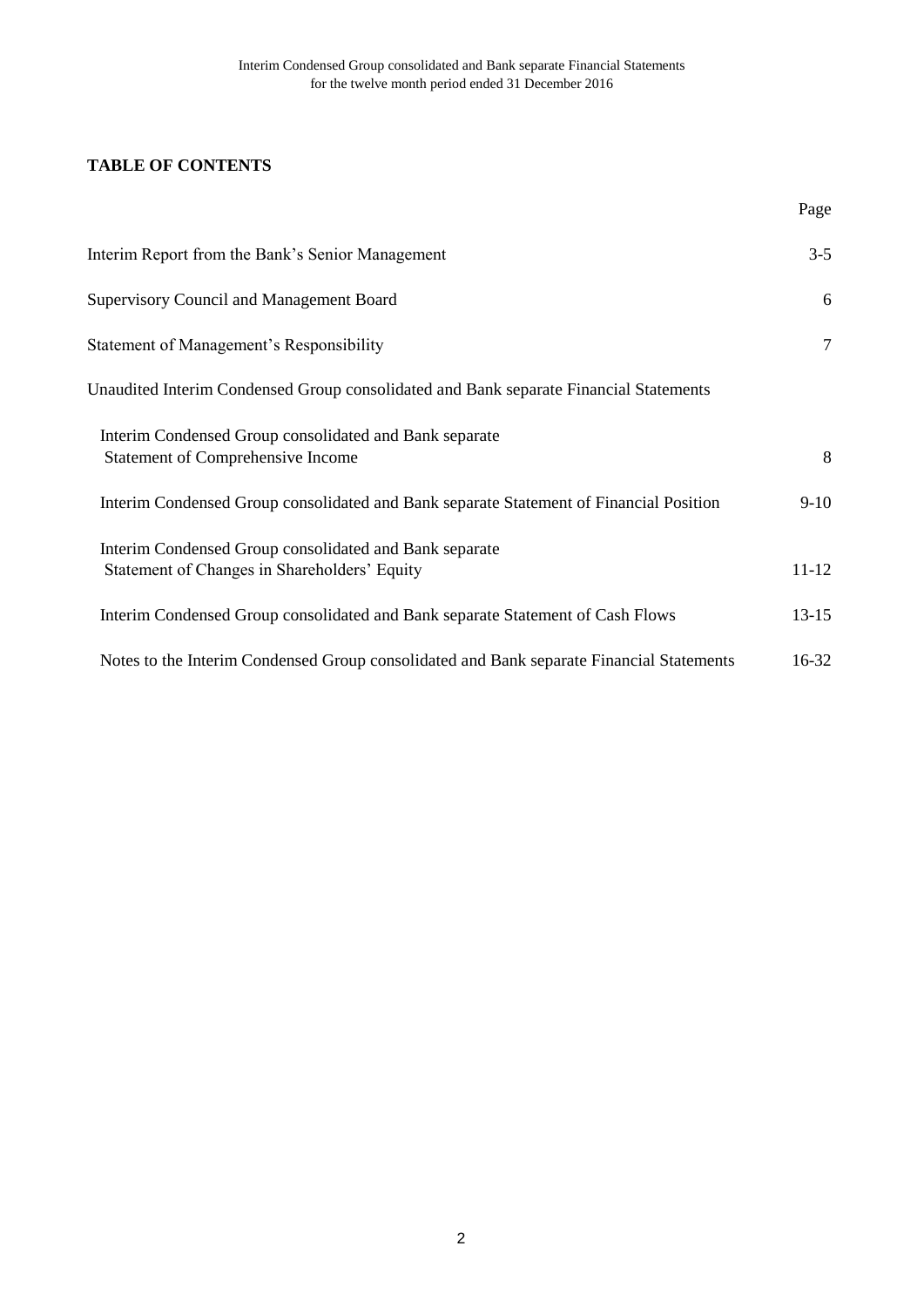# **The Bank's (Group's) Management Report**

Dear Ladies and Gentlemen,

The year 2016 was marked by significant events which affected the Bank's operations and the direction in which the Bank's further development could proceed:

• The Bank articulated and approved its Strategy 2030. The Strategy centres around and places the main focus on the Bank's (Group's) investing activities. The paramount strategic goal is to invest jointly with the customers in the enterprises whose activities resonate with environmental, social and governance (ESG) factors and in projects having a built-in ESG component.

• The Bank increased its share capital by EUR 2 million through issuing new shares. The Bank is owned by the majority shareholder Valeri Belokon (69.90 percent) and a shareholder Vilori Belokon (30.05 percent).

• In light of new approaches to the assessment of customers' activities, the Bank finalised the revision of its cooperation with a number of customers posing potentially high risks.

• The Bank evaluated the integrity of its AML/CFT controls and the level of compliance with the United States' AML/CFT regime. Based on the relevant recommendations, the Bank developed the action plan designed to integrate the innovations into the Bank's internal control system (ICS) throughout 2017.

As of 31 December 2016, the Bank had the following key financial indicators (the Group-related financials are enclosed within the parentheses):

- Profit: EUR 1.21 million (EUR 2.07 million)
- Capital adequacy ratio: 15.86 percent (15.52 percent)
- Liquidity ratio: 70.02 percent
- Return on Equity (ROE): 3.55 percent
- Assets: EUR 306.75 million (EUR 307.76 million)
- Assets under management: EUR: 81.98 million (EUR 81.98 million)
- The value of financial instruments in brokerage service: EUR 105.67 million (EUR 105.67 million).

The operating income increased to reach EUR 26.86 million (EUR 27.47 million) having demonstrated a 35.8 percent (38.7 percent) growth over the same period last year. The positive dynamics of the income growth was primarily fostered by trade transactions whose income increased by EUR 7.73 million (EUR 7.74 million). The operating income saw a positive significant impact attributed largely to a one-time gain on sale of Visa Europe Ltd shares (the sale proceeds totalled EUR 2.79 million). The fee and commission income shrank by 31.5 percent (31.6 percent), mainly because of suspension of e-commerce operations. Income gained from brokerage operations surged by 23.4 percent (23.4 percent).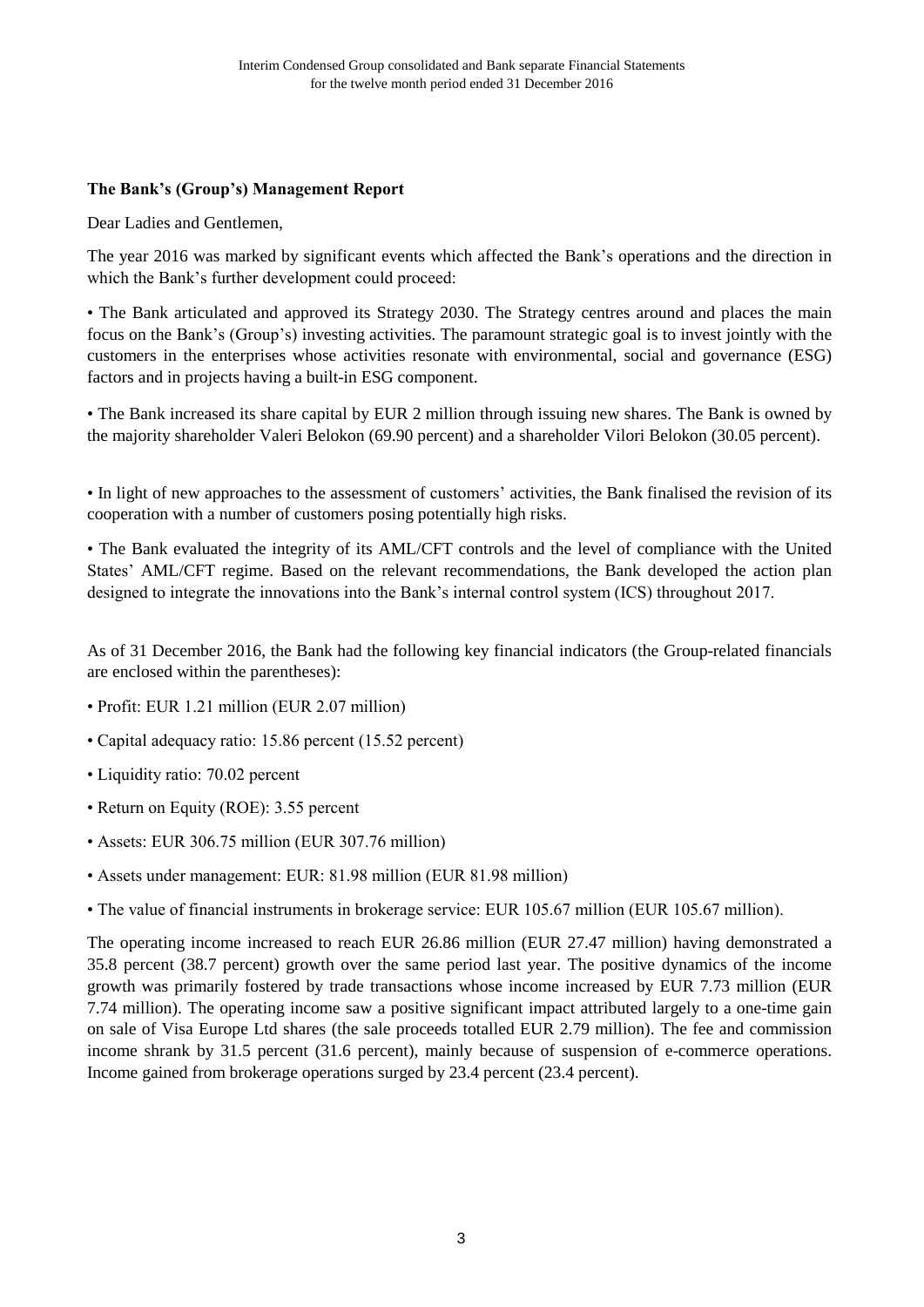The Bank's operating expense saw increase of up to EUR 17.00 million (EUR 17.15 million), a 6.0 percent (5.2 percent) rise over the past year. The expense was primarily driven by: (1) the accrual of one-time expenses incurred in connection with AML consulting services provided to the Bank; (2) increase in the staff complement plus personnel management policy-related costs which increased overall by 13.4 percent (13.4 percent) up to EUR 8.02 million (EUR 8.02 million).

The Bank's (Group's) 4Q 2016 financial result proved negative and totalled minus EUR 2.42 million (minus EUR 1.77 million). The negative result was fuelled by impairment allowances of EUR 2.69 million (EUR 2.62 million) set aside by the Bank. The structure of the Bank's operating income was heavily dominated by income from trade transactions totalling 74.99 percent (66.95 percent). At the same time, certain types of fee and commission income shifted into positive territory as they rose compared to 3Q 2016 results: income from current-accounts administration and transactions grew by 22.3 percent (22.3 percent); income from customer asset management changed by  $+26.2$  percent ( $+26.2$  percent).

The asset structure is still predominantly represented by investments in available-for-sale financial assets: EUR 86.44 million (EUR 86.44 million) or 28.2 percent (28.1 percent) of the total assets. High quality liquid assets: (assets carrying investment-grade credit ratings and balances due from the Bank of Latvia) totalled EUR 162.55 million (EUR 162.55 million) or 53.0 percent (52.8 percent) of the total assets. Investments in government bonds totalled EUR 47.09 million (EUR 47.09 million) or 15.4 percent (15.3 percent) of the total assets.

Diversification of the borrowed resources improved slightly during the year largely due to the fact that the Bank raised money through a second series of the targeted long-term refinancing operations (the Eurosystem's TLTRO II). Customer deposits, as a percentage of the total liabilities, dropped to 83.38 percent (83.16 percent) from 91.20 percent (91.18 percent). Due to the Central Bank grew to 5.13 percent (5.12 percent) from 0.73 percent (0.73 percent). To raise long-term financing, the Bank intends to continue to use lending opportunities offered by the EU institutions.

The liquidity ratios exceed the regulatory thresholds. As of 31 December 2016, the liquidity ratio was 70.02 percent (the minimum internal threshold is 60 percent). The liquidity coverage ratio (LCR) was 404.06 percent (401.93 percent). The regulatory threshold of 70 percent is set forth for the period from 01.01.2016 to 31.12.2016. The Bank's net stable funding ratio (NSFR) reached 143.51 percent (141.68 percent), far higher than the regulatory threshold. Banks will have to meet an NSFR of at least 100 percent in early 2018. NSFR requires banks to maintain a stable funding profile in relation to the composition of their assets and off-balance sheet activities.

As of 31 December 2016, the Bank's own funds totalled EUR 31.58 million (EUR 31.00 million). The own funds declined over 4Q 2016 because of the re-evaluation of the Bank's investments in the equity of a company carrying on its business in Great Britain. The Bank's Tier 1 capital ratio (CET1) totalled 11.74 percent (11.42 percent). Having reached 15.86 percent (15.52 percent), the total capital ratio exceeds the individual ratio, as set by the Financial and Capital Market Commission, by 5.66 percentage points. By the end of 4Q 2016, the leverage ratio was 7.61 percent (7.45 percent).

<sup>\*</sup> The calculation is based on the CET1 figures and the data relevant to the assets and off-balance sheet liabilities as of 31 December 2016.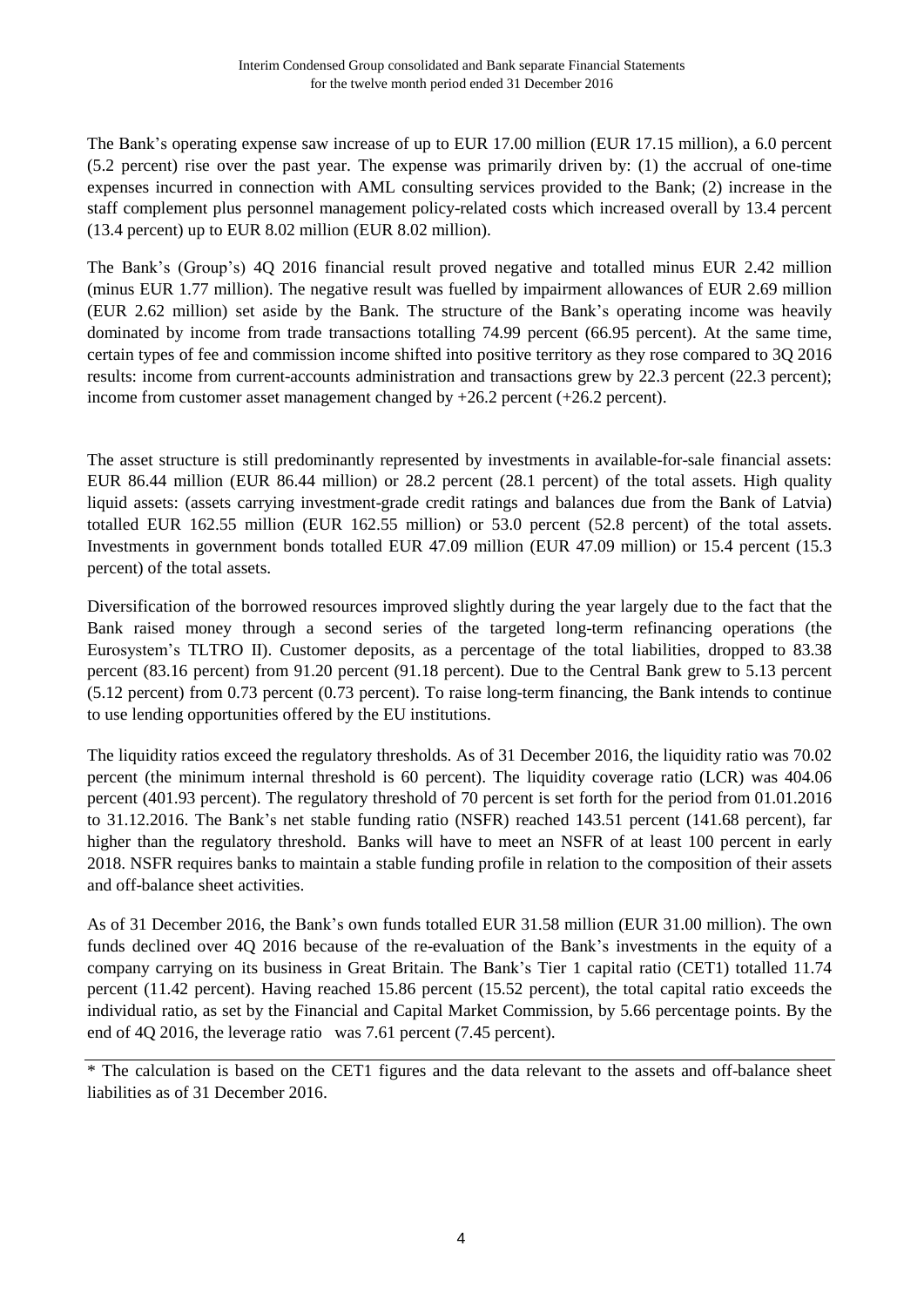## **Support for projects of social significance**

In 2016, the Bank continued to actively support various publicly important projects and events. Special focus was placed on promoting the development of Latvian literature by supporting the publishing of historical novel series "Mēs. Latvija, XX gadsimts" (Us. Latvia, XX century), as well as various other culture and art projects. We are proud that Baltic International Bank could support the Latvian National Museum of Art in developing its mobile application, which has been recognised as one of the most sophisticated mobile apps of art museums across Europe. We are also glad that with the Bank's support the "Baltic International Bank Latvian Barometer" monthly surveys were carried out, studying various publicly topical issues.

28 February 2017

Ilona Gulchak Chairperson of the Board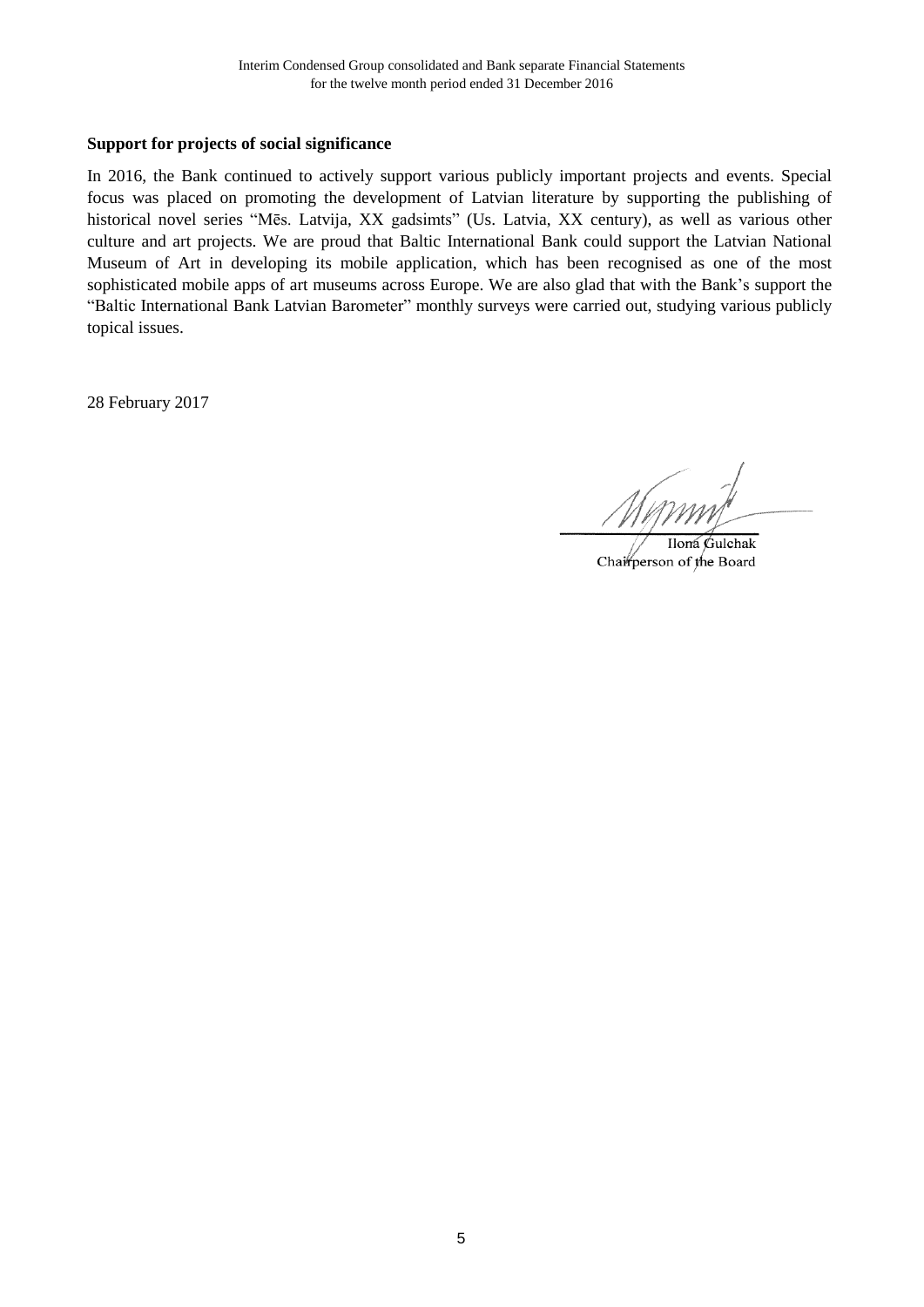#### **Supervisory Council and Management Board**

#### **Supervisory Council (as of 31 December 2016)**

| <b>Position held</b>                          | Appointed appointed   | ке-                   |
|-----------------------------------------------|-----------------------|-----------------------|
| Chairperson of the Supervisory Council        |                       | 15/09/2010 11/10/2016 |
| Deputy Chairperson of the Supervisory Council |                       | 11/10/2016 11/10/2016 |
| Member of the Supervisory Council             |                       | 19/08/2011 11/10/2016 |
| Member of the Supervisory Council             | 27/11/2015 11/10/2016 |                       |
| Member of the Supervisory Council             | 30/03/2016 11/10/2016 |                       |
| Member of the Supervisory Council             | $01/11/2016$ -        |                       |
|                                               |                       |                       |

**Re-**

## **Management Board (as of 31 December 2016)**

|                         |                                 |                     | Re-                   |
|-------------------------|---------------------------------|---------------------|-----------------------|
| <b>Name</b>             | <b>Position held</b>            | Appointed appointed |                       |
| Ilona Gulchak           | Chairperson of the Board        |                     | 25/01/2008 25/01/2016 |
| Natalya Tkachenko       | Deputy Chairperson of the Board |                     | 26/02/2008 13/08/2015 |
|                         | Member of the Board             |                     | 01/08/2007 13/08/2015 |
| Alon Nodelman           | Member of the Board             |                     | 15/08/2003 13/08/2015 |
| <b>Martins Neibergs</b> | Member of the Board             |                     | 24/04/2015 16/06/2015 |
| Bogdan Andrushchenko    | Member of the Board             | $04/03/2016 -$      |                       |
| Dace Duklava-Kokina     | Nominee Member of the Board     | $04/01/2016$ -      |                       |

In the twelve month period ended 31 December 2016, the following changes were made in the composition of JSC "Baltic International Bank" Supervisory Council and Management Board:

## Supervisory Council:

According to the resolution of the General Meeting of Shareholders held on 30 March 2016, Dr. Hanss-Frīdrihs fon Plocs was elected as a new member of the Supervisory Council. According to the resolution of the extraordinary General Meeting of Shareholders held on 11 Oktober 2016, Black Joseph Cofer was elected as a new member of the Supervisory Council.

## Management Board:

According to the Council's resolution of 12 January 2016, Bogdan Andrushchenko was elected as a member of the Board. According to the Council's resolution of 12 January 2016, Dace Duklava-Kokina and Albert Reznik were elected as nominee members of the Board. Dinars Kolpakov have withdrawn their membership in the Management Board of JSC "Baltic International Bank".

There were no changes in the Supervisory Council of the Bank during the period from 1 January 2017 to the date of the approval of these financial statements.

During the period from 1 January 2017 to the date of the approval of these financial statements the following changes were made in the composition of JSC "Baltic International Bank" Management Board:

Albert Rezniks have withdrawn their membership in the Management Board of JSC "Baltic International Bank".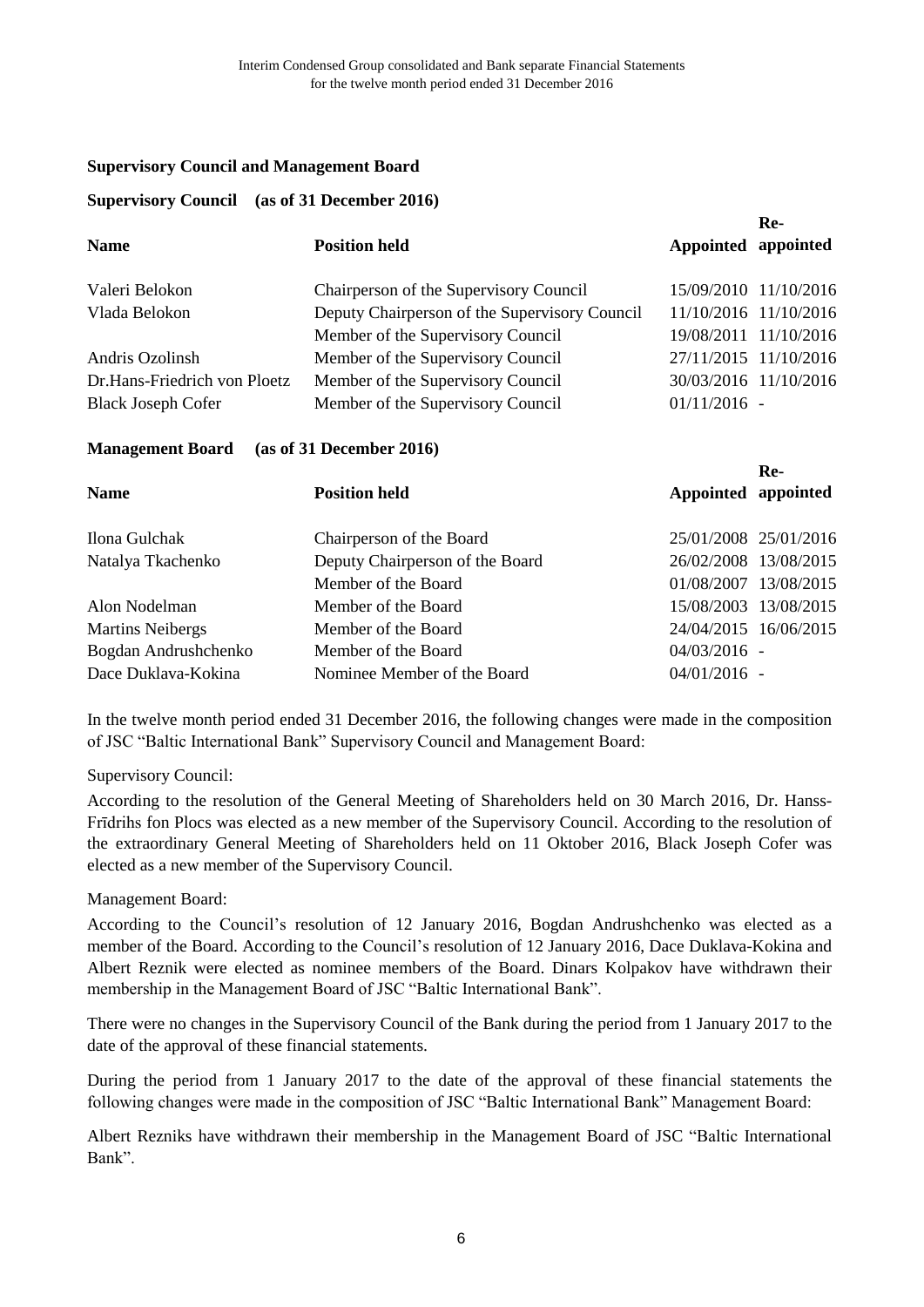## **Statement of Management's Responsibility**

Riga 28 February 2017

The management of JSC Baltic International Bank (the Bank) is responsible for the preparation of the interim condensed consolidated financial statements of the Bank and its subsidiaries (the Group) as well as for the preparation of the interim condensed separate financial statements of the Bank. The interim condensed Group consolidated and Bank separate financial statements are prepared in accordance with IAS 34 Interim Financial Reporting on a going concern basis. Appropriate accounting policies have been applied on a consistent basis. Prudent and reasonable judgements and estimates have been made by the Management in the preparation of the condensed interim financial statements.

The interim condensed Group consolidated and Bank separate financial statements on pages 8 to 32 are prepared in accordance with the source documents and present the financial position of the Group and Bank as at 31 December 2016 and the results of its performance and cash flows for the twelve month period ended 31 December 2016.

The Management of the Bank is responsible for the maintenance of proper accounting records, the safeguarding of the Group's and Bank's assets and the prevention and detection of fraud and other irregularities in the Group and Bank. The Management is also responsible for operating the Group and Bank in compliance with the Law on Credit Institutions, regulations of the Financial and Capital Market Commission and other legislation of the Republic of Latvia applicable to the credit institutions.

On behalf of the Management of the Bank and Group:

Ilona Gulchak Chairperson of the Board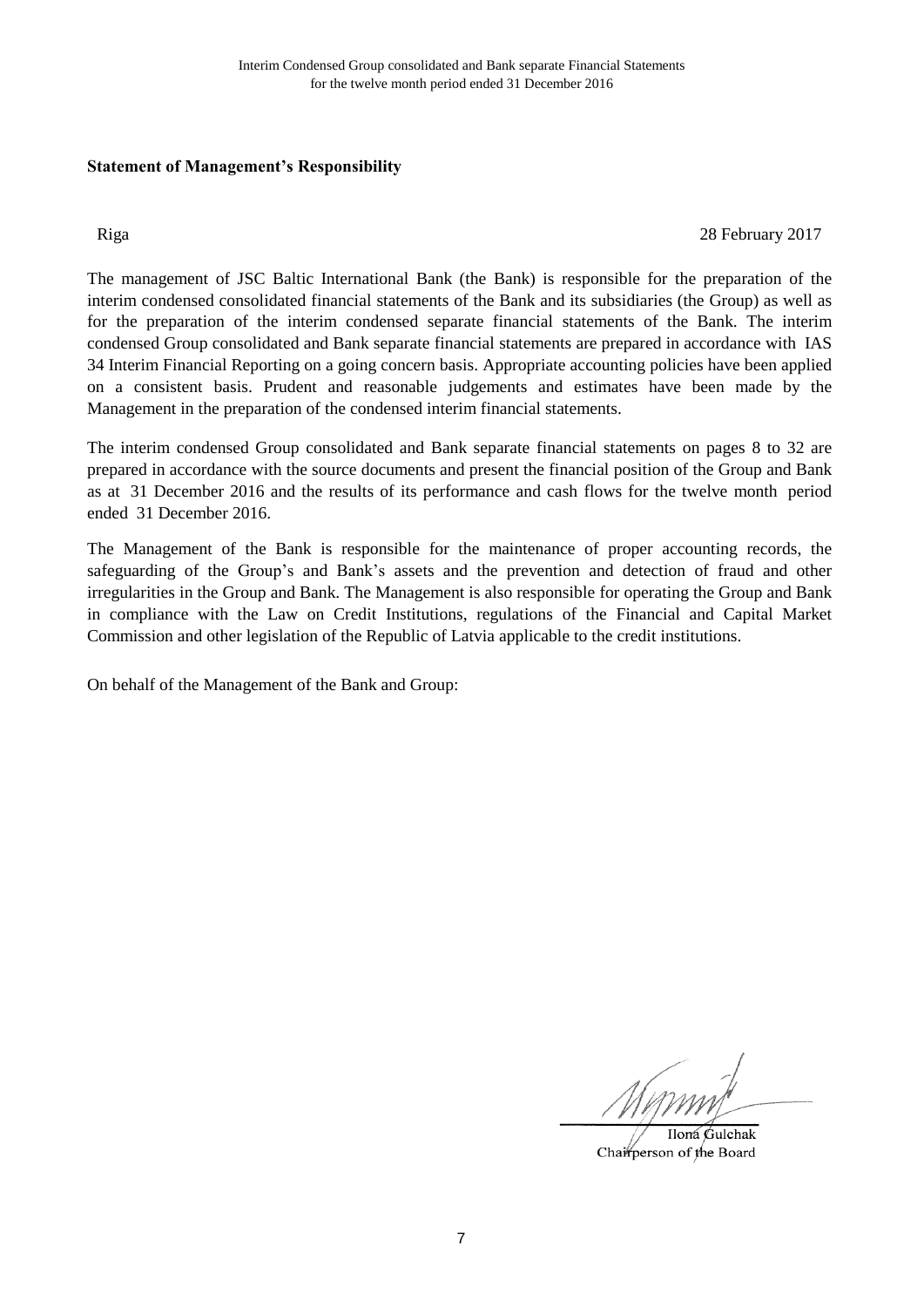#### **Financial Statements INTERIM CONDENSED GROUP CONSOLIDATED AND BANK SEPARATE STATEMENT OF COMPREHENSIVE INCOME**

|                                                         |                  | for the twelve month period |             | for the twelve month period |             |  |
|---------------------------------------------------------|------------------|-----------------------------|-------------|-----------------------------|-------------|--|
|                                                         |                  | ended 31 December 2016      |             | ended 31 December 2015      |             |  |
|                                                         |                  | Group                       | <b>Bank</b> | Group                       | <b>Bank</b> |  |
|                                                         |                  | <b>EUR</b>                  | <b>EUR</b>  | <b>EUR</b>                  | <b>EUR</b>  |  |
| Interest income                                         | 3                | 4 501 151                   | 4 5 21 3 32 | 6 332 606                   | 6 400 073   |  |
| Interest expense                                        | 4                | (1868421)                   | (1867753)   | (2968185)                   | (2889376)   |  |
| Net interest income                                     |                  | 2 632 730                   | 2 653 579   | 3 364 421                   | 3510697     |  |
| Fee and commission income                               | 5                | 8 4 2 6 6 3 2               | 8 427 277   | 11 107 012                  | 11 108 358  |  |
| Fee and commission expense                              | 6                | (3479435)                   | (3479386)   | (3881062)                   | (3881002)   |  |
| Net fee and commission income                           |                  | 4 947 197                   | 4 947 891   | 7 225 950                   | 7 227 356   |  |
| Dividend income                                         |                  | 6880                        | 6880        | 2 3 4 5                     | 2 3 4 5     |  |
| Net trading profit                                      | $\boldsymbol{7}$ | 2 753 203                   | 2 753 203   | 31 067                      | 31 067      |  |
| Net foreign exchange income                             | 7                | 16 345 937                  | 16 345 375  | 8 5 5 9 1 0 9               | 8 572 829   |  |
| Other operating income                                  |                  | 209 682                     | 156 909     | 628 781                     | 431 199     |  |
| <b>Total operating income</b>                           |                  | 26 895 629                  | 26 863 837  | 19 811 673                  | 19 775 493  |  |
| Administrative expenses                                 | 8                | (16396426)                  | (16252521)  | (13848683)                  | (13706342)  |  |
| Other operating expenses                                |                  | (1197955)                   | (433 806)   | (1392023)                   | (1383215)   |  |
| Net impairment loss                                     | 9                | (8537182)                   | (8869429)   | (5558088)                   | (5715209)   |  |
| Loss on revaluation                                     |                  |                             |             |                             |             |  |
| of investment property                                  |                  | (306 609)                   | (314015)    | (1057560)                   | (948765)    |  |
| Profit before income tax                                |                  | 457 457                     | 994 066     | (2044681)                   | (1978038)   |  |
| Income tax benefit                                      |                  | 214 783                     | 214 833     | 180 416                     | 180 854     |  |
| Profit for the period                                   |                  | 672 240                     | 1 208 899   | (1864265)                   | (1797184)   |  |
| Other comprehensive income                              |                  |                             |             |                             |             |  |
| Items that are or may be reclassified to profit or loss |                  |                             |             |                             |             |  |
| Available for sale financial assets                     |                  |                             |             |                             |             |  |
| - net change in fair value                              |                  | (2012844)                   | (2012844)   | 1 625 691                   | 1 625 691   |  |
| Available for sale financial assets,                    |                  |                             |             |                             |             |  |
| reclassified to profit or loss                          |                  | (2127168)                   | (2127168)   | (9889)                      | (9889)      |  |
| <b>Total comprehensive</b>                              |                  |                             |             |                             |             |  |
| income for the period                                   |                  | (3467772)                   | (2931113)   | (248 463)                   | (181 382)   |  |

The accompanying notes on pages 16 to 32 are an integral part of these Interim Condensed Group consolidated and Bank separate Financial Statements.

Ilona Gulchak Chairperson of the Board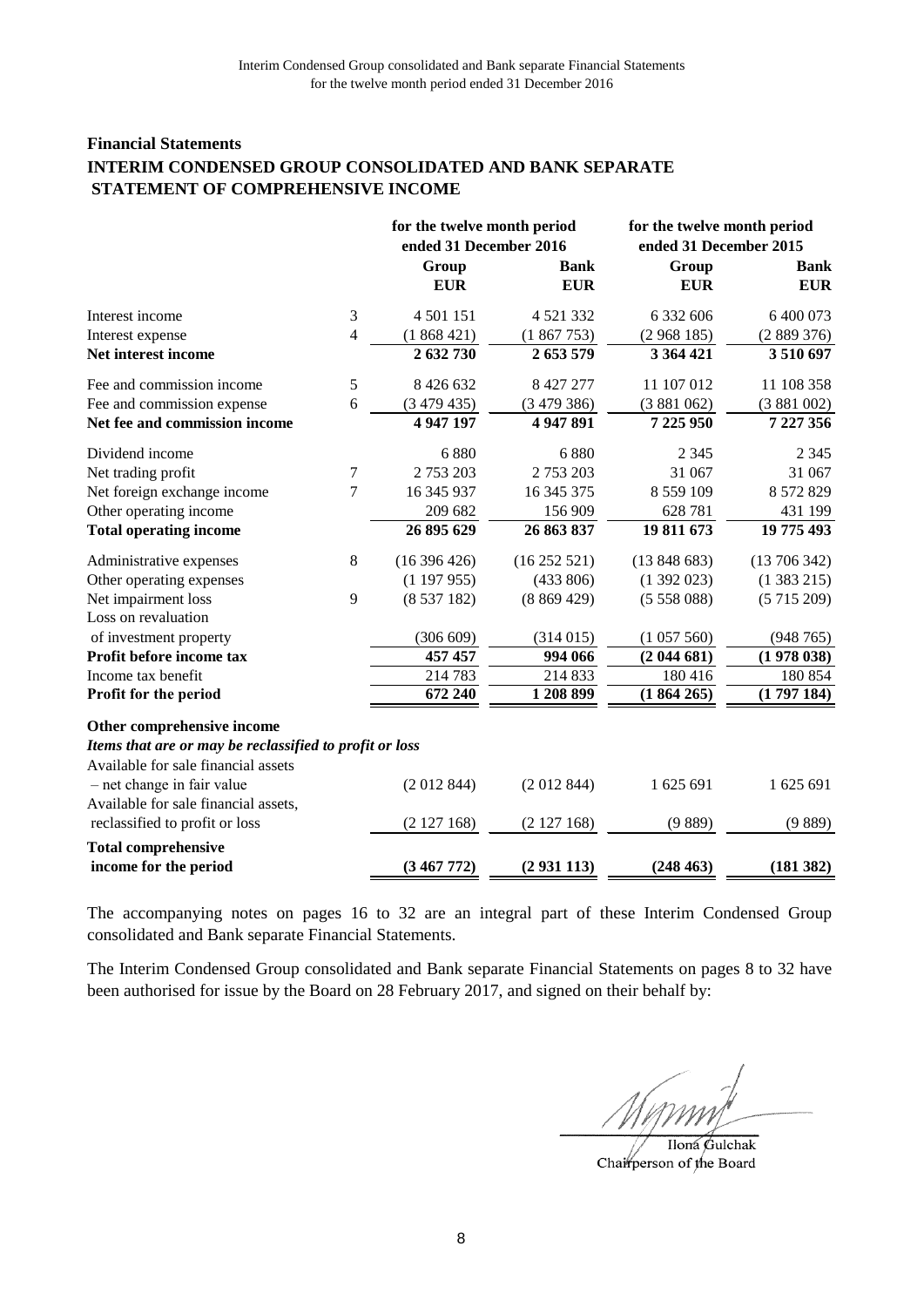# **Financial Statements INTERIM CONDENSED GROUP CONSOLIDATED AND BANK SEPARATE STATEMENT OF FINANCIAL POSITION**

| <b>ASSETS</b>                     |              | Group       | <b>Bank</b> | Group         | <b>Bank</b>   |
|-----------------------------------|--------------|-------------|-------------|---------------|---------------|
|                                   | <b>Notes</b> | 31.12.2016  | 31.12.2016  | 31.12.2015    | 31.12.2015    |
|                                   |              | <b>EUR</b>  | <b>EUR</b>  | <b>EUR</b>    | <b>EUR</b>    |
| Cash and due from central banks   |              | 70 152 023  | 70 152 023  | 48 927 561    | 48 925 707    |
| Financial assets held-for-trading |              | 1 177 668   | 1 177 668   | 581 338       | 581 338       |
| Securities held-for-trading       | 10           | 628 345     | 628 345     | 553 657       | 553 657       |
| Derivative financial instruments  |              | 549 323     | 549 323     | 27 681        | 27 681        |
| Due from credit institutions      | 11           | 17 918 028  | 17918028    | 165 943 153   | 165 943 153   |
| Other financial assets            |              | 7 299 867   | 7 299 867   |               |               |
| Loans                             | 12           | 62 231 527  | 69 231 266  | 68 487 551    | 70 316 285    |
| Available for sale instruments    | 13           | 86 438 544  | 86 438 544  | 221 783 703   | 221 783 703   |
| Securities held-to-maturity       | 14           | 16 691 688  | 16 691 688  | 9 623 763     | 9 623 763     |
| Investments                       |              |             |             |               |               |
| in equity accounted investees     | 15           | 1 144 547   | 1 144 547   | 1 144 547     | 1 144 547     |
| Investments in subsidiaries       | 16           |             | 2 065 229   |               | 1 943 074     |
| Investment property               |              | 6 185 430   | 2 655 073   | 6461188       | 2969088       |
| Property and equipment            |              | 17 249 526  | 17 249 228  | 17 324 928    | 17 324 901    |
| Intangible assets                 |              | 4 107 870   | 4 107 870   | 3 881 712     | 3 881 712     |
| Current income tax assets         |              | 14 943      | 14 943      | 17 497        | 17497         |
| Deferred expenses                 |              |             |             |               |               |
| and accrued income                |              | 2 462 562   | 2 405 024   | 2 5 6 5 4 1 5 | 2 5 6 4 8 5 1 |
| Other assets                      |              | 13 292 716  | 8 200 358   | 3 369 895     | 3 406 959     |
| <b>Total assets</b>               |              | 306 366 939 | 306 751 356 | 550 112 251   | 550 426 578   |

The accompanying notes on pages 16 to 32 are an integral part of these Interim Condensed Group consolidated and Bank separate Financial Statements.

Ilona Gulchak Chairperson of the Board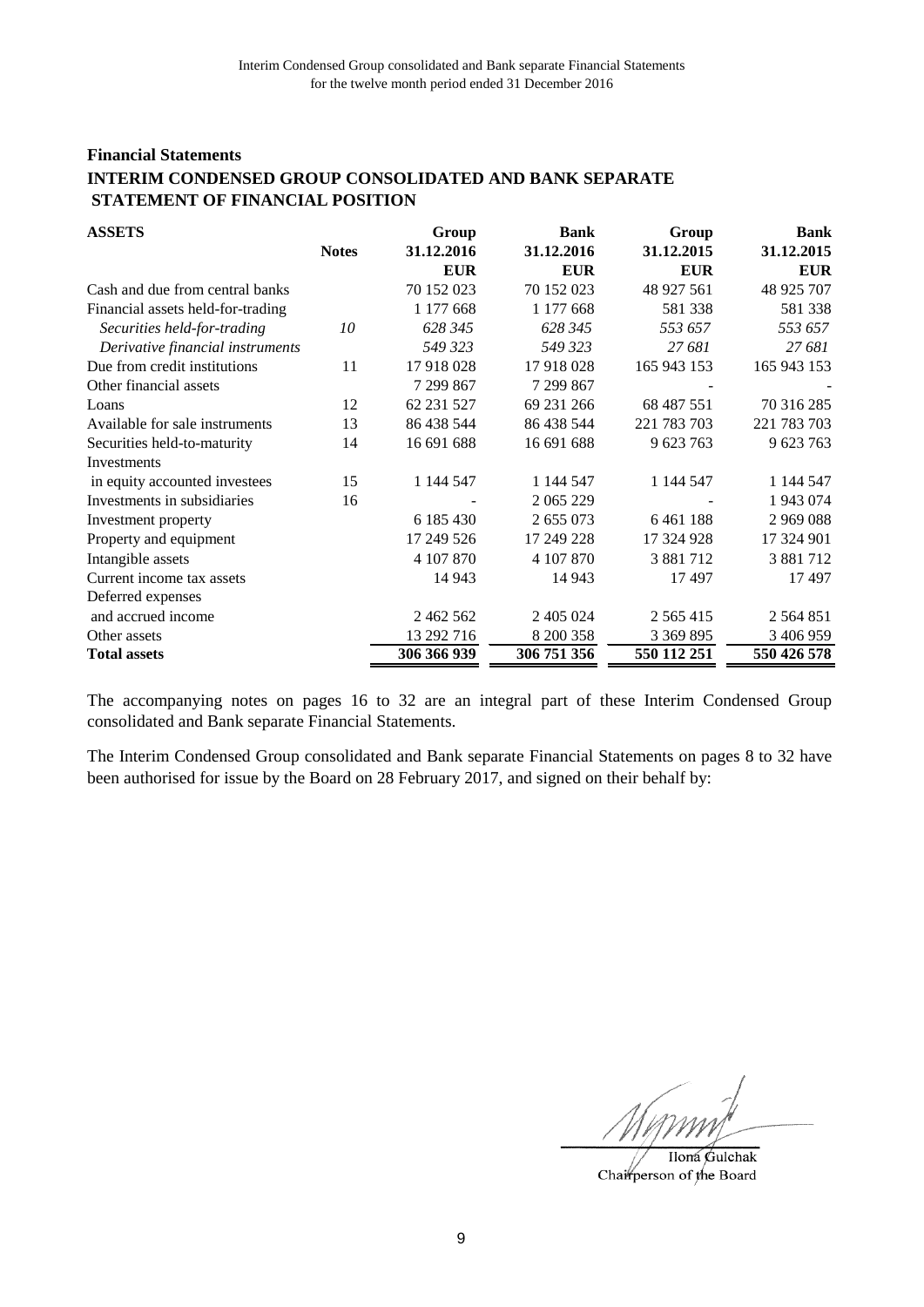# **Financial Statements INTERIM CONDENSED GROUP CONSOLIDATED AND BANK SEPARATE STATEMENT OF FINANCIAL POSITION**

| <b>LIABILITIES AND SHAREHOLDERS' EQUITY Group</b>               |              | <b>Bank</b> | Group       | <b>Bank</b> |             |
|-----------------------------------------------------------------|--------------|-------------|-------------|-------------|-------------|
|                                                                 | <b>Notes</b> | 31.12.2016  | 31.12.2016  | 31.12.2015  | 31.12.2015  |
|                                                                 |              | <b>EUR</b>  | <b>EUR</b>  | <b>EUR</b>  | <b>EUR</b>  |
| <b>Liabilities</b>                                              |              |             |             |             |             |
| Derivative financial instruments                                |              |             |             | 3 0 5 6     | 3 0 5 6     |
| Due to credit institutions                                      |              | 15 956 666  | 15 956 666  | 6479755     | 6 479 755   |
| Deposits                                                        | 17           | 229 881 183 | 230 016 396 | 473 245 931 | 473 262 367 |
| Debt securities in issue                                        | 18           | 10 123 468  | 10 123 468  | 16 429 701  | 16 429 701  |
| Accrued expenses, provisions                                    |              |             |             |             |             |
| and deferred income                                             |              | 1834231     | 1 833 455   | 3 012 928   | 3 011 598   |
| Deferred tax liabilities                                        |              | 743 629     | 743 629     | 958 462     | 958 462     |
| Other liabilities                                               |              | 2 179 803   | 1 486 025   | 2 177 855   | 2 069 959   |
| Subordinated liabilities                                        | 19           | 16 026 412  | 16 026 412  | 16 715 268  | 16 715 268  |
| <b>Total liabilities</b>                                        |              | 276 745 392 | 276 186 051 | 519 022 956 | 518 930 166 |
| Shareholders' equity                                            |              |             |             |             |             |
| Share capital                                                   | 20           | 31 496 395  | 31 496 395  | 29 496 389  | 29 49 6 389 |
| Reserve capital                                                 | 20           | 835 170     | 835 152     | 835 152     | 835 152     |
| Property revaluation reserve                                    |              | 34 900      | 34 900      | 34 900      | 34 900      |
| Available for sale instruments                                  |              |             |             |             |             |
| revaluation reserve                                             |              | (2708104)   | (2708104)   | 1 431 908   | 1 431 908   |
| Retained earnings/(accumulated losses)<br>(Accumulated losses)/ |              | (36814)     | 906 962     | (709 054)   | (301937)    |
| retained earnings                                               |              | (709054)    | (301937)    | 1 155 211   | 1 495 247   |
| Profit/(loss) for the period                                    |              | 672 240     | 1 208 899   | (1864265)   | (1797184)   |
| <b>Total shareholders' equity</b>                               |              | 29 621 547  | 30 565 305  | 31 089 295  | 31 496 412  |
| <b>Total liabilities</b>                                        |              |             |             |             |             |
| and shareholders' equity                                        |              | 306 366 939 | 306 751 356 | 550 112 251 | 550 426 578 |
| <b>Commitments and contingencies</b>                            |              |             |             |             |             |
| Sureties (guarantees)                                           |              | 1 549 746   | 1 549 746   | 3 827 416   | 3 827 416   |
| Commitments to customers                                        |              | 9717384     | 9 803 278   | 5 000 762   | 5 082 647   |
| <b>Total commitments and contingencies</b>                      |              | 11 267 130  | 11 353 024  | 8 8 28 1 78 | 8 9 10 0 63 |

The accompanying notes on pages 16 to 32 are an integral part of these Interim Condensed Group consolidated and Bank separate Financial Statements.

Ilona Gulchak Chairperson of the Board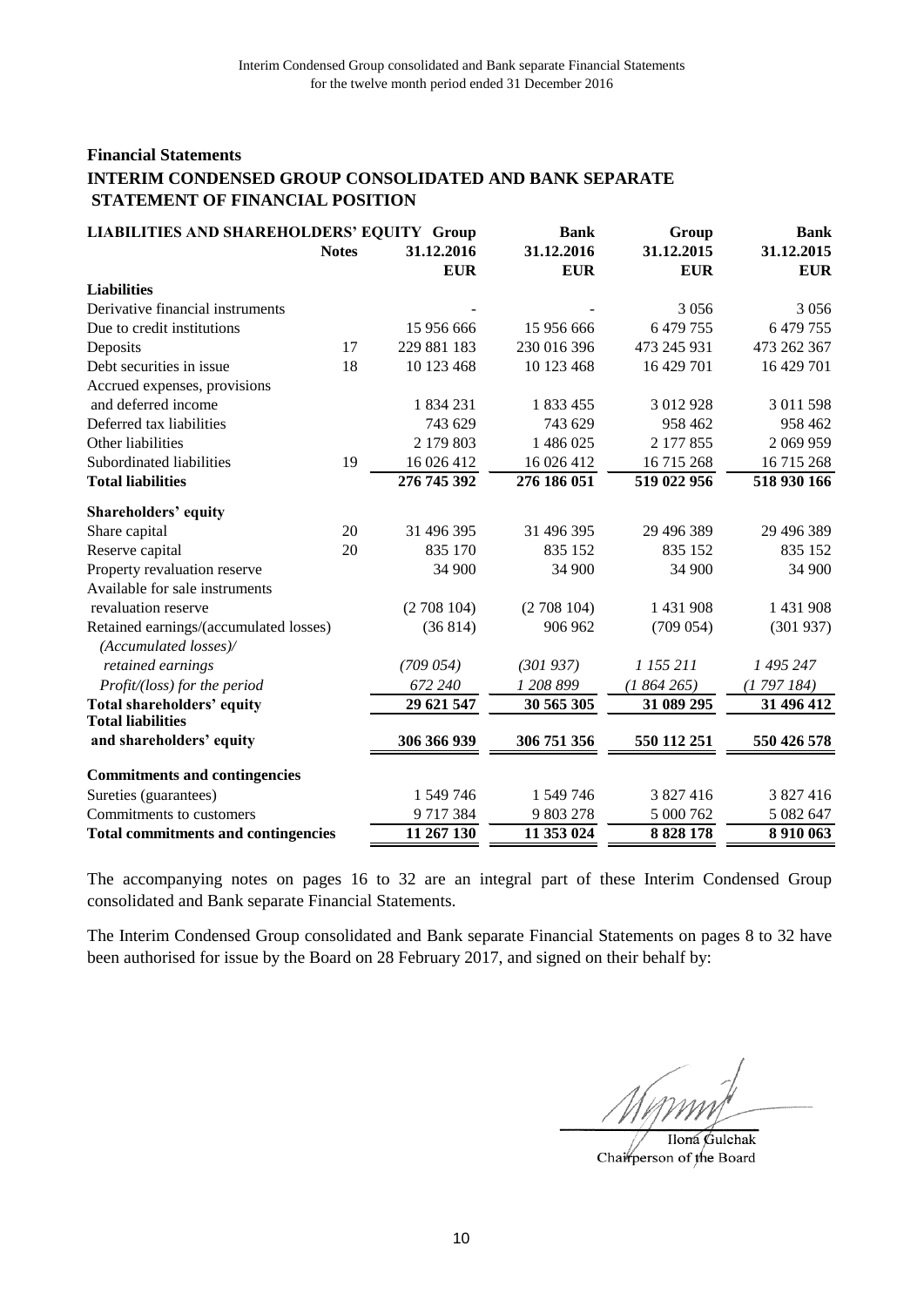# **Financial Statements INTERIM CONDENSED GROUP CONSOLIDATED STATEMENT OF CHANGES IN SHAREHOLDERS' EQUITY**

|                                                             | Share capital<br><b>EUR</b> | <b>Reserve</b><br>capital<br><b>EUR</b> | <b>Property</b><br>revaluation<br>reserve<br><b>EUR</b> | <b>Available</b><br>for sale<br>instru-<br>ments<br>revaluation<br>reserve<br><b>EUR</b> | <b>Retained</b><br>earnings/<br>(accumu-<br>lated<br>losses)<br><b>EUR</b> | <b>TOTAL</b><br><b>EUR</b> |
|-------------------------------------------------------------|-----------------------------|-----------------------------------------|---------------------------------------------------------|------------------------------------------------------------------------------------------|----------------------------------------------------------------------------|----------------------------|
| <b>Balance as of 31 December 2014</b>                       | 29 496 389                  | 835 152                                 | 34 900                                                  | (183894)                                                                                 | 1 155 211                                                                  | 31 337 758                 |
| Total comprehensive income                                  |                             |                                         |                                                         |                                                                                          |                                                                            |                            |
| Net income for the period                                   |                             |                                         |                                                         |                                                                                          | 2 573 711                                                                  | 2 573 711                  |
| Available for sale instruments revaluation reserve          |                             |                                         |                                                         | 226 438                                                                                  |                                                                            | 226 438                    |
| Total comprehensive income                                  |                             |                                         |                                                         | 226 438                                                                                  | 2573711                                                                    | 2800149                    |
| Balance as of 30 June 2015                                  | 29 496 389                  | 835 152                                 | 34 900                                                  | 42 544                                                                                   | 3728922                                                                    | 34 137 907                 |
| <b>Total comprehensive income</b>                           |                             |                                         |                                                         |                                                                                          |                                                                            |                            |
| Net income for the period                                   |                             |                                         |                                                         |                                                                                          | (4437976)                                                                  | (4437976)                  |
| Available for sale instruments revaluation reserve          |                             |                                         |                                                         | 1 389 364                                                                                |                                                                            | 1 389 364                  |
| Total comprehensive income                                  |                             |                                         | $\overline{\phantom{a}}$                                | 1 389 364                                                                                | (4437976)                                                                  | (3048612)                  |
| Balance as of 31 December 2015                              | 29 496 389                  | 835 152                                 | 34 900                                                  | 1 431 908                                                                                | (709 054)                                                                  | 31 089 295                 |
| <b>Total comprehensive income</b>                           |                             |                                         |                                                         |                                                                                          |                                                                            |                            |
| Net income for the period                                   |                             |                                         |                                                         |                                                                                          | 3 272 498                                                                  | 3 272 498                  |
| Available for sale instruments revaluation reserve          |                             |                                         |                                                         | (1311210)                                                                                | ÷,                                                                         | (1311210)                  |
| Total comprehensive income                                  |                             |                                         |                                                         | (1311210)                                                                                | 3 272 498                                                                  | 1961288                    |
|                                                             |                             |                                         |                                                         |                                                                                          |                                                                            |                            |
| Transactions with owners, recorded directly in equity       |                             |                                         |                                                         |                                                                                          |                                                                            |                            |
| Increase in share capital                                   | 1 000 000                   |                                         |                                                         |                                                                                          |                                                                            | 1 000 000                  |
| Total transactions with owners, recorded directly in equity | 1 000 000                   |                                         |                                                         |                                                                                          |                                                                            | 1 000 000                  |
| Balance as of 30 June 2016                                  | 30 496 389                  | 835 152                                 | 34 900                                                  | 120 698                                                                                  | 2 563 444                                                                  | 34 050 583                 |
| <b>Total comprehensive loss</b>                             |                             |                                         |                                                         |                                                                                          |                                                                            |                            |
| Net loss for the period                                     |                             |                                         |                                                         |                                                                                          | (2600258)                                                                  | (2600258)                  |
| Available for sale instruments revaluation reserve          |                             |                                         |                                                         | (2828802)                                                                                |                                                                            | (2828802)                  |
| <b>Total comprehensive loss</b>                             |                             | $\overline{\phantom{a}}$                |                                                         | (2828802)                                                                                | (2600258)                                                                  | (5429060)                  |
| Transactions with owners, recorded directly in equity       |                             |                                         |                                                         |                                                                                          |                                                                            |                            |
| Acquisition of subsidiary                                   |                             | 18                                      |                                                         |                                                                                          |                                                                            | 18                         |
| Increase in share capital                                   | 1 000 006                   |                                         |                                                         |                                                                                          |                                                                            | 1 000 006                  |
| Total transactions with owners, recorded directly in equity | 1 000 006                   | 18                                      |                                                         |                                                                                          |                                                                            | 1 000 024                  |
| Balance as of 31 December 2016                              | 31 496 395                  | 835 170                                 | 34 900                                                  | (2708104)                                                                                | (36814)                                                                    | 29 621 547                 |

The accompanying notes on pages 16 to 32 are an integral part of these Interim Condensed Group consolidated and Bank separate Financial Statements.

Ilona Gulchak Chairperson of the Board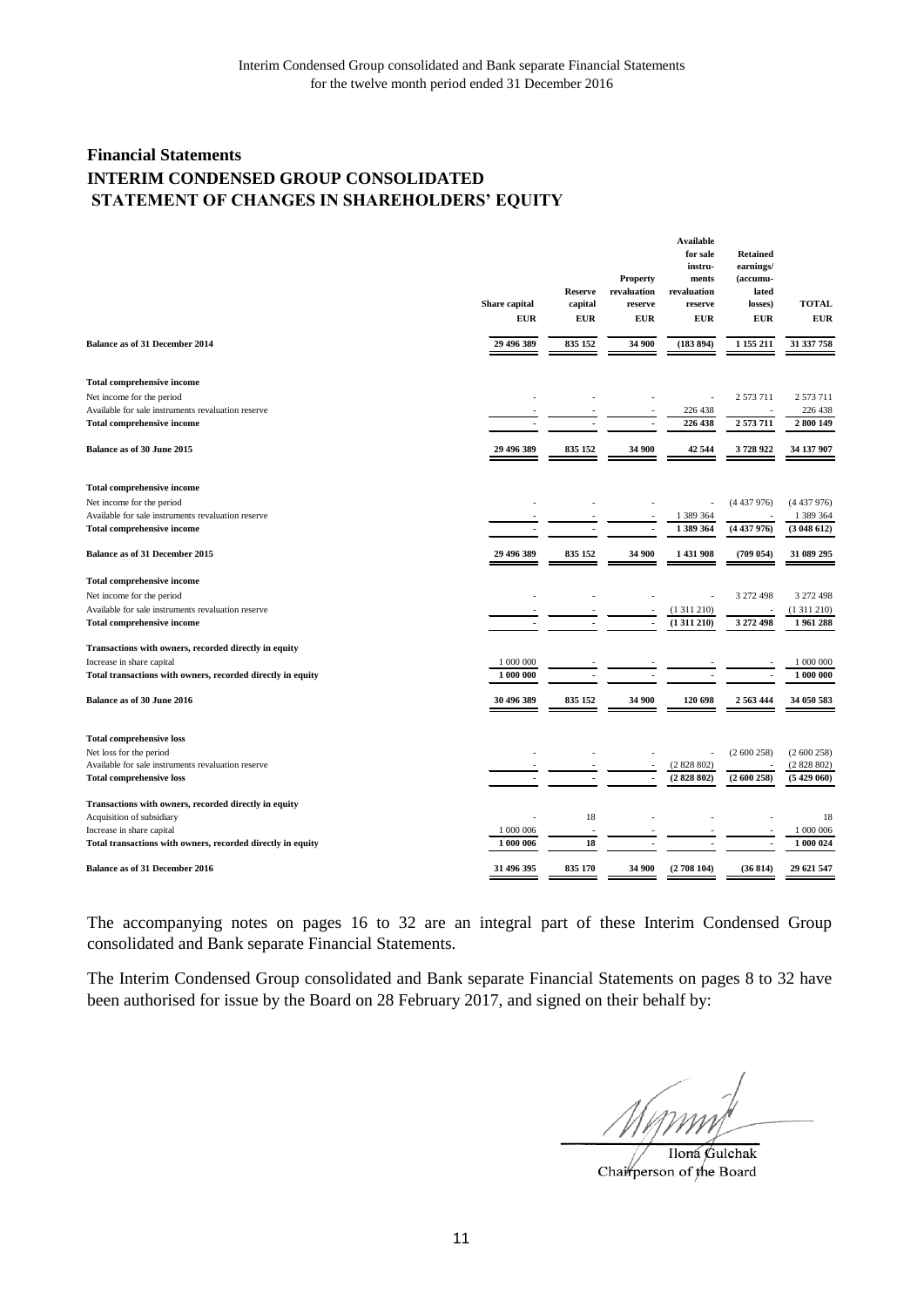# **Financial Statements INTERIM CONDENSED BANK SEPARATE STATEMENT OF CHANGES IN SHAREHOLDERS' EQUITY**

|                                                                                 | Share capital<br><b>EUR</b> | <b>Reserve</b><br>capital<br><b>EUR</b> | <b>Property</b><br>revaluation<br>reserve<br><b>EUR</b> | <b>Available</b><br>for sale<br>instru-<br>ments<br>revaluation<br>reserve<br>EUR | <b>Retained</b><br>earnings/<br>(accumu-<br>lated<br>losses)<br><b>EUR</b> | <b>TOTAL</b><br><b>EUR</b> |
|---------------------------------------------------------------------------------|-----------------------------|-----------------------------------------|---------------------------------------------------------|-----------------------------------------------------------------------------------|----------------------------------------------------------------------------|----------------------------|
| Balance as of 31 December 2014                                                  | 29 496 389                  | 835 152                                 | 34 900                                                  | (183 894)                                                                         | 1 495 247                                                                  | 31 677 794                 |
| <b>Total comprehensive income</b>                                               |                             |                                         |                                                         |                                                                                   |                                                                            |                            |
| Net income for the period                                                       |                             |                                         |                                                         |                                                                                   | 2 576 425                                                                  | 2 576 425                  |
| Available for sale instruments revaluation reserve                              |                             |                                         |                                                         | 226 438                                                                           |                                                                            | 226 438                    |
| <b>Total comprehensive income</b>                                               |                             |                                         |                                                         | 226 438                                                                           | 2576425                                                                    | 2802863                    |
| Balance as of 30 June 2015                                                      | 29 496 389                  | 835 152                                 | 34 900                                                  | 42 544                                                                            | 4 071 672                                                                  | 34 480 657                 |
| <b>Total comprehensive income</b>                                               |                             |                                         |                                                         |                                                                                   |                                                                            |                            |
| Net income for the period                                                       |                             |                                         |                                                         |                                                                                   | (4373609)                                                                  | (4373609)                  |
| Available for sale instruments revaluation reserve                              |                             |                                         |                                                         | 1 389 364                                                                         |                                                                            | 1 389 364                  |
| Total comprehensive income                                                      |                             |                                         | $\overline{\phantom{a}}$                                | 1 389 364                                                                         | (4373609)                                                                  | (2984245)                  |
| Balance as of 31 December 2015                                                  | 29 496 389                  | 835 152                                 | 34 900                                                  | 1 431 908                                                                         | (301937)                                                                   | 31 496 412                 |
| <b>Total comprehensive income</b>                                               |                             |                                         |                                                         |                                                                                   |                                                                            |                            |
| Net income for the period                                                       |                             |                                         |                                                         |                                                                                   | 2 943 784                                                                  | 2 943 784                  |
| Property revaluation                                                            |                             |                                         |                                                         |                                                                                   |                                                                            |                            |
| Other comprehensive income                                                      |                             |                                         |                                                         |                                                                                   |                                                                            |                            |
| Available for sale instruments revaluation reserve                              |                             |                                         |                                                         | (1311210)                                                                         |                                                                            | (1311210)                  |
| <b>Total comprehensive income</b>                                               | ÷                           | ٠                                       | $\blacksquare$                                          | (1311210)                                                                         | 2 943 784                                                                  | 1632574                    |
| Transactions with owners, recorded directly in equity                           |                             |                                         |                                                         |                                                                                   |                                                                            |                            |
| Increase in share capital                                                       | 1 000 000                   |                                         |                                                         |                                                                                   |                                                                            | 1 000 000                  |
| Total transactions with owners, recorded directly in equity                     | 1 000 000                   |                                         |                                                         |                                                                                   |                                                                            | 1 000 000                  |
| Balance as of 30 June 2016                                                      | 30 496 389                  | 835 152                                 | 34 900                                                  | 120 698                                                                           | 2 641 847                                                                  | 34 128 986                 |
|                                                                                 |                             |                                         |                                                         |                                                                                   |                                                                            |                            |
| <b>Total comprehensive income</b>                                               |                             |                                         |                                                         |                                                                                   |                                                                            |                            |
| Net income for the period<br>Available for sale instruments revaluation reserve |                             |                                         |                                                         | (2828802)                                                                         | (1734885)                                                                  | (1734885)<br>(2828802)     |
|                                                                                 |                             | $\overline{\phantom{a}}$                | $\overline{\phantom{a}}$                                | (2828802)                                                                         | (1734885)                                                                  | (4563687)                  |
| <b>Total comprehensive income</b>                                               |                             |                                         |                                                         |                                                                                   |                                                                            |                            |
| Transactions with owners, recorded directly in equity                           |                             |                                         |                                                         |                                                                                   |                                                                            |                            |
| Total transactions with owners, recorded directly in equity                     | 1 000 006                   | $\overline{\phantom{a}}$                | ٠                                                       |                                                                                   | $\blacksquare$                                                             | 1 000 006                  |
| <b>Balance as of 31 December 2016</b>                                           | 31 496 395                  | 835 152                                 | 34 900                                                  | (2708104)                                                                         | 906 962                                                                    | 30 565 305                 |
|                                                                                 |                             |                                         |                                                         |                                                                                   |                                                                            |                            |

The accompanying notes on pages 16 to 32 are an integral part of these Interim Condensed Group consolidated and Bank separate Financial Statements.

Ilona Gulchak Chairperson of the Board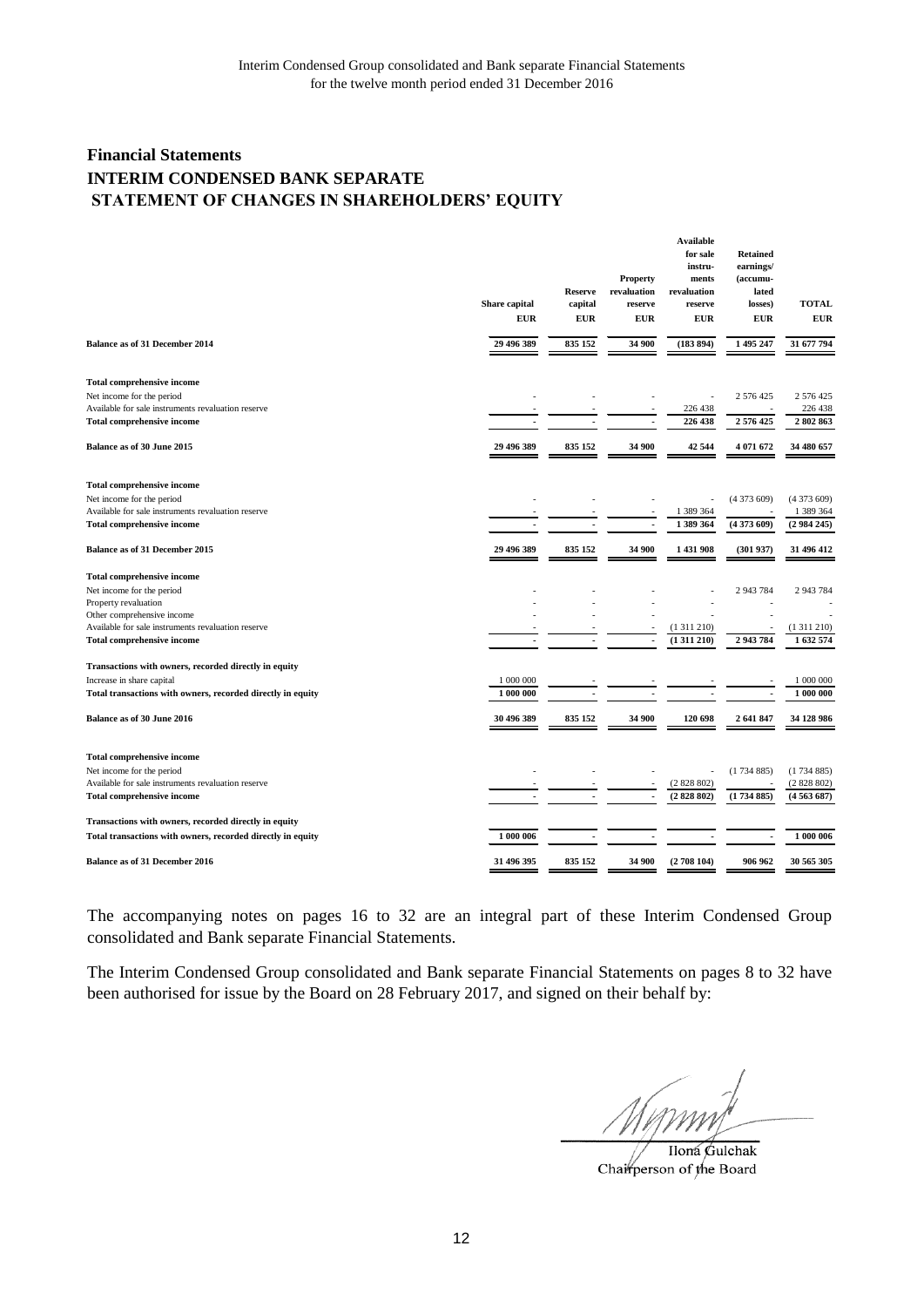## **Financial Statements INTERIM CONDENSED CONSOLIDATED AND BANK STATEMENT OF CASH FLOWS**

|                                             | for the twelve month period<br>ended 31 December 2016 |                           | for the twelve month period<br>ended 31 December 2015 |                           |
|---------------------------------------------|-------------------------------------------------------|---------------------------|-------------------------------------------------------|---------------------------|
|                                             | Group<br><b>EUR</b>                                   | <b>Bank</b><br><b>EUR</b> | Group<br><b>EUR</b>                                   | <b>Bank</b><br><b>EUR</b> |
| <b>Cash flows from operating activities</b> |                                                       |                           |                                                       |                           |
| Profit before income tax                    | 457457                                                | 994 066                   | (2044681)                                             | (1978038)                 |
| Amortisation and depreciation               | 1469683                                               | 1 469 683                 | 1 362 101                                             | 1 362 035                 |
| <b>Impairment</b> loss                      | 8 5 3 7 1 8 2                                         | 8 869 429                 | 5 558 088                                             | 5 715 209                 |
| Unrealised loss on revaluation              |                                                       |                           |                                                       |                           |
| of investment property                      | 306 609                                               | 314 015                   | 1 057 560                                             | 948 765                   |
| Profit on disposal                          |                                                       |                           |                                                       |                           |
| of property and equipment                   |                                                       |                           |                                                       |                           |
| and investment property                     | (1809)                                                | (1809)                    | (601)                                                 | (601)                     |
| Increase in cash and cash equivalents       |                                                       |                           |                                                       |                           |
| from operating activities                   |                                                       |                           |                                                       |                           |
| before changes                              |                                                       |                           |                                                       |                           |
| in assets and liabilities                   | 10 769 122                                            | 11 645 384                | 5 932 467                                             | 6 047 370                 |
| (Increase)/decrease in loans                | (2223323)                                             | (7726575)                 | 21 959 728                                            | 21 763 279                |
| Decrease                                    |                                                       |                           |                                                       |                           |
| in due from credit institutions             | 2 188 569                                             | 2 188 569                 | 3 623 685                                             | 3 623 685                 |
| (Increase)/decrease                         |                                                       |                           |                                                       |                           |
| in financial assets held-for-trading        | (596 330)                                             | (596 330)                 | 2 300 513                                             | 2 300 513                 |
| Increase                                    |                                                       |                           |                                                       |                           |
| in deferred expenses                        |                                                       |                           |                                                       |                           |
| and accrued income                          | 102 853                                               | 159 827                   | (179081)                                              | (176 475)                 |
| Increase/(decrease) in other assets         | (17622588)                                            | (12462062)                | (1529775)                                             | (1812087)                 |
| Increase                                    |                                                       |                           |                                                       |                           |
| in due to credit institutions               | 10 372 692                                            | 10 372 692                | 5405                                                  | 5405                      |
| Decrease in deposits                        | (243 364 748)                                         | (243 245 971)             | 25 012 465                                            | 25 018 081                |
| Increase/(decrease)                         |                                                       |                           |                                                       |                           |
| in derivative liabilities                   | (3056)                                                | (3056)                    | (1962004)                                             | (1962004)                 |
| Decrease                                    |                                                       |                           |                                                       |                           |
| in accrued expenses,                        |                                                       |                           |                                                       |                           |
| provisions and deferred income              | (1178697)                                             | (1178143)                 | 1 524 266                                             | 1527918                   |
| Increase                                    |                                                       |                           |                                                       |                           |
| in other liabilities                        | 1948                                                  | (583934)                  | 561 195                                               | 892 246                   |
| Increase in cash                            |                                                       |                           |                                                       |                           |
| and cash equivalents                        |                                                       |                           |                                                       |                           |
| resulting from operating activities         | (241553558)                                           | (241 429 599)             | 57 248 864                                            | 57 227 931                |

The accompanying notes on pages 16 to 32 are an integral part of these Interim Condensed Group consolidated and Bank separate Financial Statements.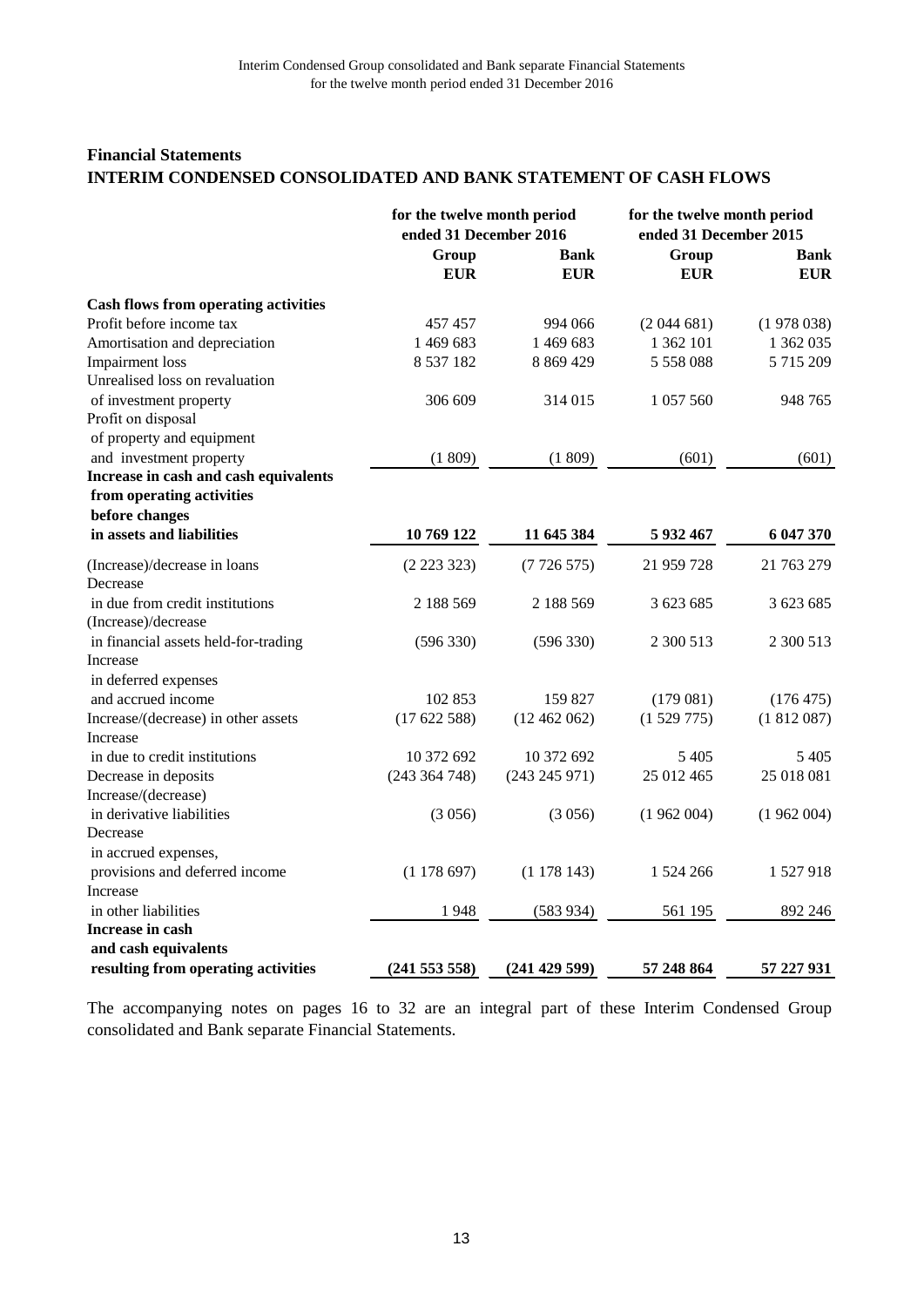## **Financial Statements INTERIM CONDENSED CONSOLIDATED AND BANK STATEMENT OF CASH FLOWS**

|                                                                               | for the six month period<br>ended 30 June 2016 |                           | for the six month period<br>ended 30 June 2015 |                           |  |
|-------------------------------------------------------------------------------|------------------------------------------------|---------------------------|------------------------------------------------|---------------------------|--|
|                                                                               | Group<br><b>EUR</b>                            | <b>Bank</b><br><b>EUR</b> | Group<br><b>EUR</b>                            | <b>Bank</b><br><b>EUR</b> |  |
| Corporate income tax paid<br>Increase in cash                                 | 2 5 0 4                                        | 2 5 5 4                   | 267 366                                        | 267 804                   |  |
| and cash equivalents                                                          |                                                |                           |                                                |                           |  |
| from operating activities                                                     | (241551054)                                    | (241 427 045)             | 57 516 230                                     | 57 495 735                |  |
| <b>Cash flow from investing activities</b><br>Acquisition of property and     |                                                |                           |                                                |                           |  |
| equipment, intangible assets<br>and investment property<br>Proceeds from sale | (1620168)                                      | (1620168)                 | (869543)                                       | (846 370)                 |  |
| of property and equipment                                                     |                                                |                           |                                                |                           |  |
| and investment property                                                       | 1 809                                          | 1 809                     | 601                                            | 601                       |  |
| Acquisition of shares                                                         |                                                |                           |                                                |                           |  |
| in equity accounted investees                                                 |                                                |                           |                                                |                           |  |
| Proceeds from the sale                                                        |                                                |                           |                                                |                           |  |
| of stakes in undertakings                                                     |                                                | (122155)                  |                                                |                           |  |
| Purchase of available-for-sale instruments                                    |                                                |                           | (173 499 775)                                  | (173 499 775)             |  |
| Proceeds from available-for-sale instruments                                  | 131 516 108                                    | 131 516 108               | 40 679 252                                     | 40 679 252                |  |
| Purchase                                                                      |                                                |                           |                                                |                           |  |
| of securities held-to-maturity                                                | (7067925)                                      | (7067925)                 | (893104)                                       | (893104)                  |  |
| Decrease in cash                                                              |                                                |                           |                                                |                           |  |
| and cash equivalents                                                          |                                                |                           |                                                |                           |  |
| as a result of investing activities                                           | 122 829 824                                    | 122 707 669               | (134582569)                                    | (134559396)               |  |

The accompanying notes on pages 16 to 32 are an integral part of these Interim Condensed Group consolidated and Bank separate Financial Statements.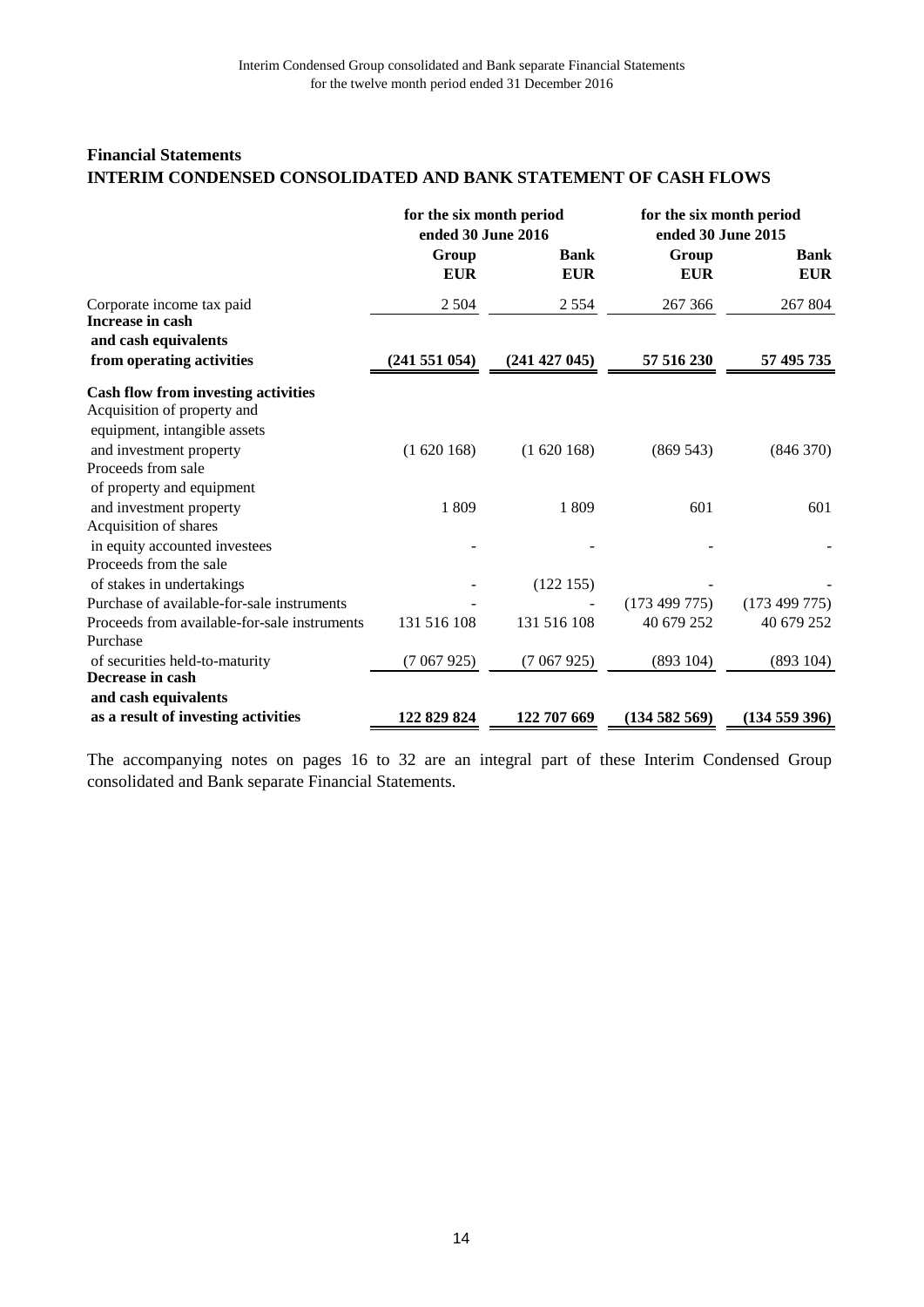## **Financial Statements INTERIM CONDENSED CONSOLIDATED AND BANK STATEMENT OF CASH FLOWS**

|                                             | for the six month period<br>ended 30 June 2016 |             | for the six month period<br>ended 30 June 2015 |             |  |
|---------------------------------------------|------------------------------------------------|-------------|------------------------------------------------|-------------|--|
|                                             | Group                                          | <b>Bank</b> | Group                                          | <b>Bank</b> |  |
|                                             | <b>EUR</b>                                     | <b>EUR</b>  | <b>EUR</b>                                     | <b>EUR</b>  |  |
| <b>Cash flows from financing activities</b> |                                                |             |                                                |             |  |
| Subordinated liabilities                    |                                                |             | 2 241 612                                      | 2 241 612   |  |
| Cash paid out                               |                                                |             |                                                |             |  |
| to repay subordinated debt                  | (688 856)                                      | (688 856)   | (2228071)                                      | (2228071)   |  |
| Buyback of debt securities                  | (6306233)                                      | (6306233)   | (11821416)                                     | (11821416)  |  |
| (Decrease)/increase                         |                                                |             |                                                |             |  |
| in cash and cash equivalents                |                                                |             |                                                |             |  |
| as a result of financing activities         | (4 995 083)                                    | (4 995 083) | (1798543)                                      | (1798543)   |  |
| (Decrease)/increase                         |                                                |             |                                                |             |  |
| in cash and cash equivalents                | (123 716 313)                                  | (123714459) | (78864882)                                     | (78862204)  |  |
| Cash and cash equivalents                   |                                                |             |                                                |             |  |
| at the beginning of the period              | 209 400 273                                    | 209 398 419 | 288 265 155                                    | 288 260 623 |  |
| Cash and cash equivalents                   |                                                |             |                                                |             |  |
| at the end of the period                    | 85 683 960                                     | 85 683 960  | 209 400 273                                    | 209 398 419 |  |

The accompanying notes on pages 16 to 32 are an integral part of these Interim Condensed Group consolidated and Bank separate Financial Statements.

Ilona Gulchak Chairperson of the Board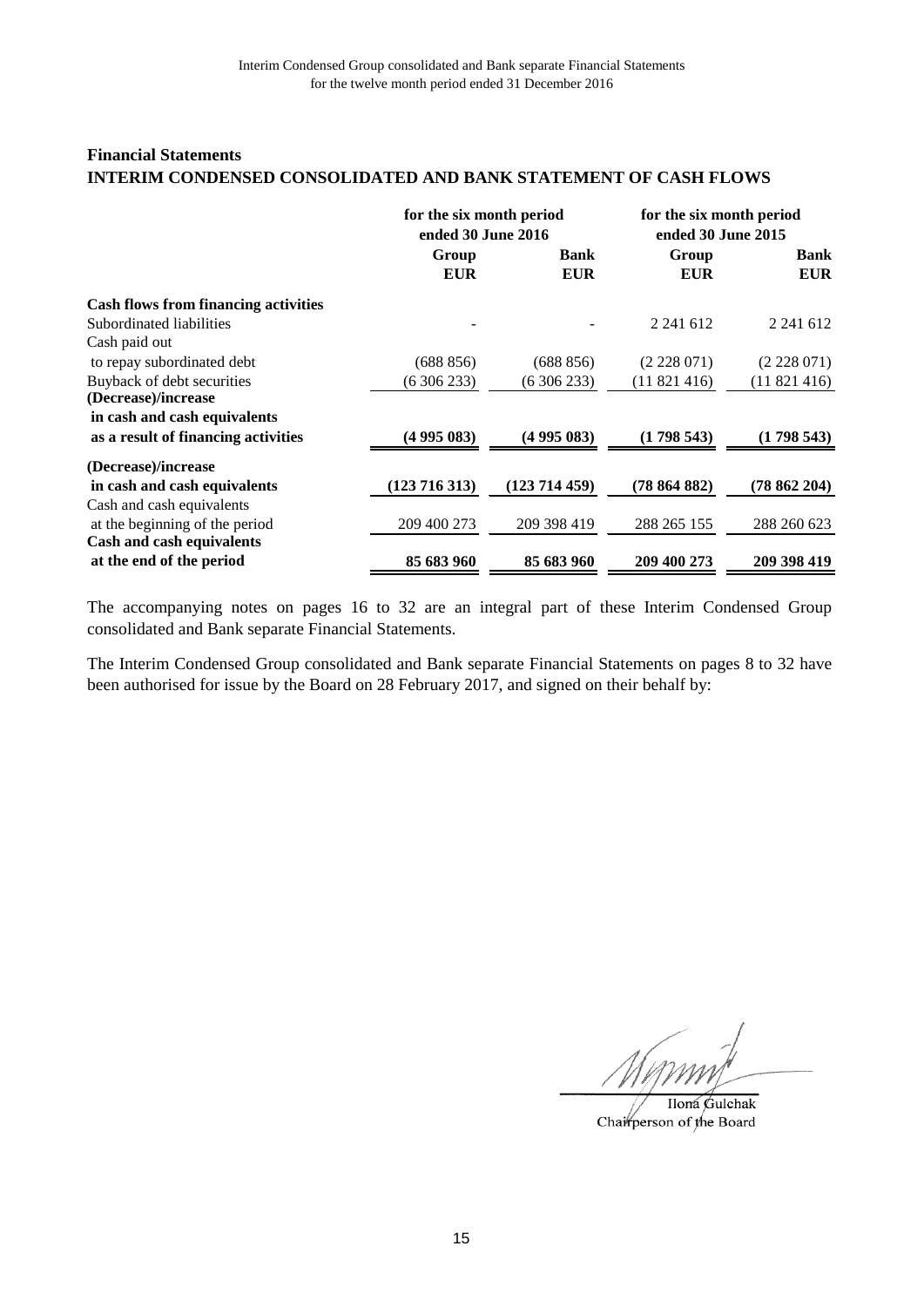# **Notes to the Interim Condensed Group consolidated and Bank separate Financial Statements for the twelve month period ended 31 December 2016**

## **GENERAL INFORMATION 1**

These interim condensed Group consolidated and Bank separate financial statements comprise the financial statements of JSC ..Baltic International Bank" (hereinafter referred to as the Bank) and its subsidiary, namely a real estate company "BIB Real Estate" LLC (acquired on 11 June 2009) that in turn owns several subsidiaries, "Claim Management" LLC acquired on 14 July 2016 and AS "BIB Alternative Investment Management".

JSC "Baltic International Bank" is a joint stock company registered in the Republic of Latvia. The registered office address is: Kalēju iela 43, Riga, LV-1050, Latvia. On 8 April 1993, the Bank of Latvia approved JSC "Baltic International Bank" as a credit institution and issued Banking Licence No. 103. The activities of the Bank are regulated by the Bank of Latvia and the Financial and Capital Market Commission of the Republic of Latvia ("FCMC").

Established to cater to the needs of both individuals and corporate customers, JSC "Baltic International Bank" provides a comprehensive range of financial services: personal and corporate loans, acceptance of money deposits and other funds, funds transfers, treasury and capital market services carried out according to customer instructions and for the Bank's own trading purposes.

## **BASIS OF PREPARATION 2**

## **Statement of Compliance**

These interim condensed Group consolidated and Bank separate financial statements are prepared in accordance with IAS 34 Interim Financial Reporting. These interim condensed financial statements do not include all of the information required for a complete set of annual financial statements, and should be read in conjunction with the Group consolidated and Bank separate financial statements as at and for the year ended 31 December 2015.

The Group consolidated and Bank separate financial statements for the year ended 31 December 2015 are available at the Bank's web site (www.bib.eu).

The interim condensed Group consolidated and Bank separate financial statements are presented in euro. Subsidiaries of the Group operate in the functional currenci of euro.

The accounting policies applied by the Group and Bank in these condensed Group consolidated and Bank separate interim financial statements are consistent with those applied by the Group and Bank in the consolidated and Bank financial statements as at and for the year ended 31 December 2015.

In preparing these interim condensed Group consolidated and Bank separate interim financial statements, the significant judgements made by management in applying the accounting policies and the key sources of estimation uncertainty were the same as those applied to the Group consolidated and Bank separate financial statements as at and for the year ended 31 December 2015.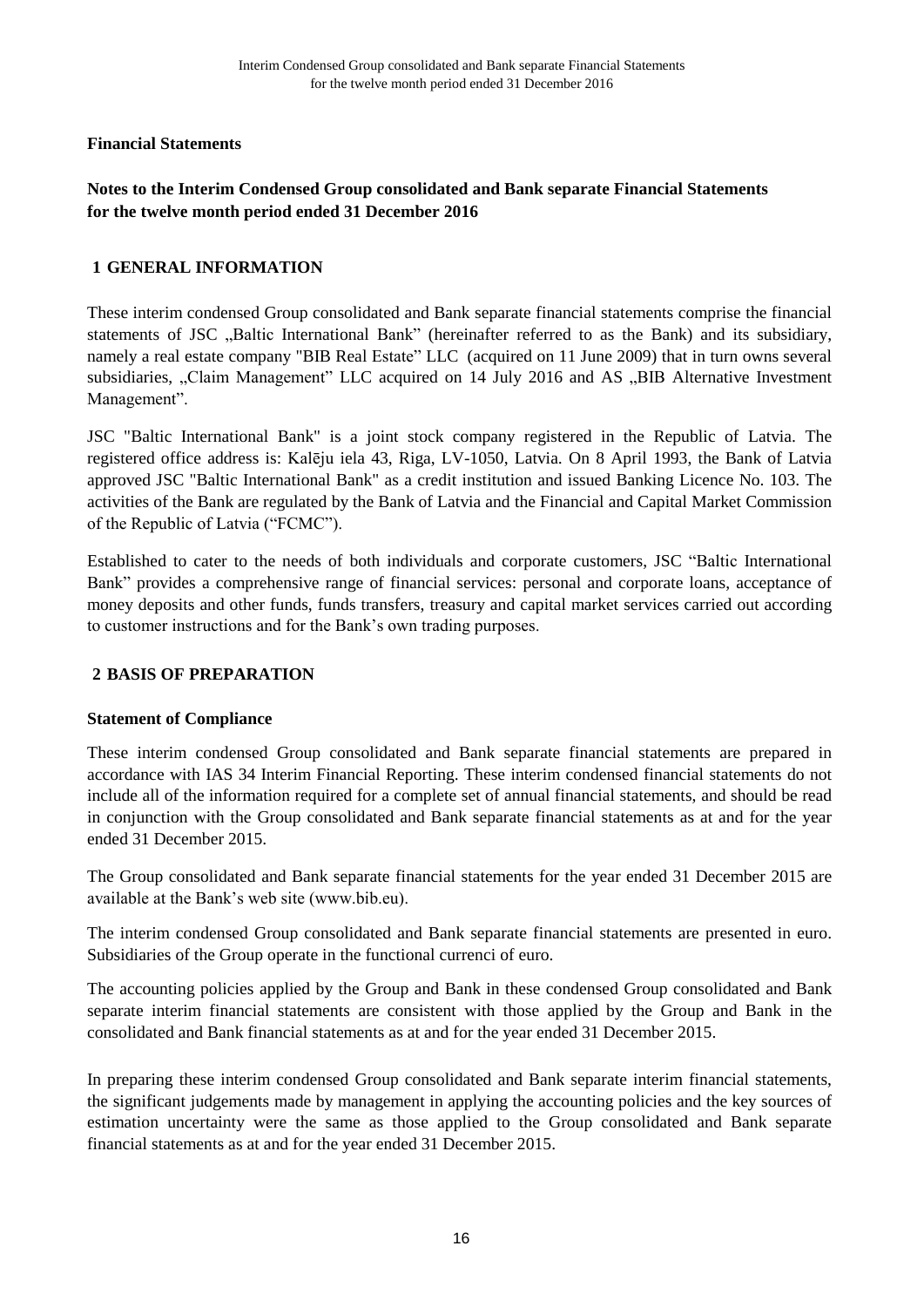# **Notes to the Interim Condensed Group consolidated and Bank separate Financial Statements for the twelve month period ended 31 December 2016**

Subsidiaries are entities controlled by the Group. The Group controls an entity when it is exposed to, or has rights to, variable returns from is involvement with the entity and has the ability to affect those returns through its power over the entity. The financial statements of subsidiaries are included in the consolidated financial statements from the date on which control commences until the date on which control ceases.

#### **INTEREST INCOME 3**

|                                | Group       | <b>Bank</b> | Group      | <b>Bank</b> |
|--------------------------------|-------------|-------------|------------|-------------|
|                                | 2016        | 2016        | 2015       | 2015        |
|                                | <b>EUR</b>  | <b>EUR</b>  | <b>EUR</b> | <b>EUR</b>  |
| Loans                          | 2 943 076   | 2 983 590   | 4732914    | 4 805 119   |
| Loans,                         | 2 9 29 9 15 | 2 970 429   | 4 687 468  | 4759673     |
| including interest income      |             |             |            |             |
| on impaired loans              | 679 840     | 679840      | 679840     | 679 840     |
| Payment cards                  | 13 161      | 13 161      | 45 446     | 45 446      |
| Available for sale instruments | 775 435     | 775 435     | 714 427    | 714 427     |
| Securities held-to-maturity    | 508 979     | 508 979     | 395 740    | 395 740     |
| Due from credit institutions   | 122 899     | 122 899     | 366 476    | 366476      |
| Interest income for negative   |             |             |            |             |
| interest rate applied to       |             |             |            |             |
| current account balances       | 59 653      | 59 653      | 38782      | 38782       |
| Securities held-for-trading    | 34 0 33     | 34 0 33     | 34 273     | 34 273      |
| Due from Bank of Latvia        | 630         | 630         | 2 3 3 1    | 2 3 3 1     |
| Other interest income          | 56446       | 36 113      | 47 663     | 42 9 25     |
|                                | 4 501 151   | 4 5 21 3 32 | 6 332 606  | 6 400 073   |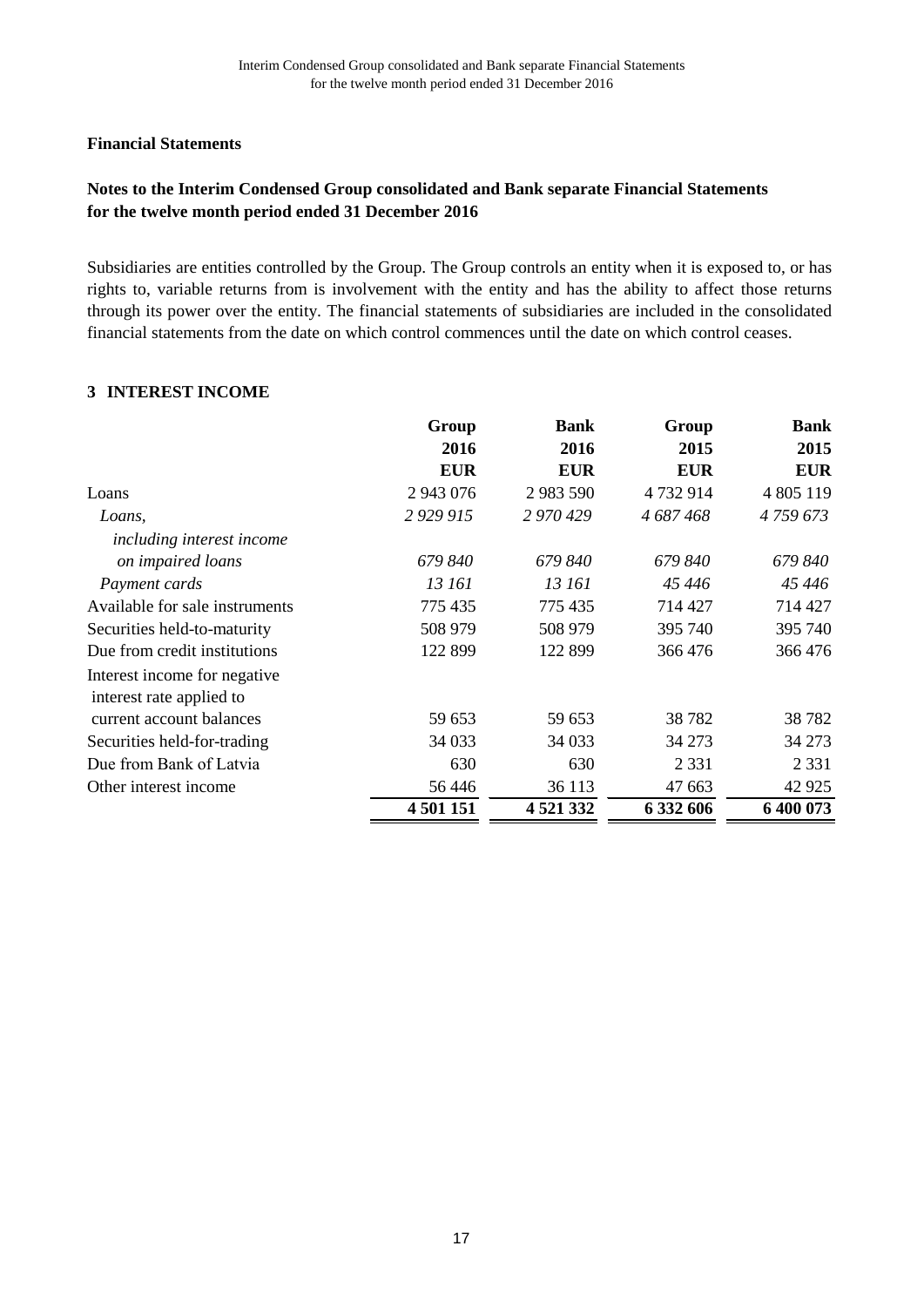# **Financial Statements**

#### **INTEREST EXPENSE 4**

|                               | Group      | <b>Bank</b>   | Group      | <b>Bank</b> |
|-------------------------------|------------|---------------|------------|-------------|
|                               | 2016       | 2016          | 2015       | 2015        |
|                               | <b>EUR</b> | <b>EUR</b>    | <b>EUR</b> | <b>EUR</b>  |
| Liabilities at amortised cost | 1 426 839  | 1 4 2 6 1 7 8 | 1991785    | 1991785     |
| Deposits                      | 645 998    | 645 337       | 876 745    | 876 745     |
| Subordinated liabilities      | 525390     | 525 390       | 630799     | 630799      |
| Debt securities               | 250 965    | 250 965       | 477 631    | 477 631     |
| Due to credit institutions    | 4486       | 4486          | 6610       | 6610        |
| Contributions                 |            |               |            |             |
| to Deposit Guarantee Fund     | 233 930    | 233 930       | 610 773    | 610773      |
| Contributions                 |            |               |            |             |
| to Deposit Guarantee Fund     | 145 044    | 145 044       |            |             |
| Financial stability fee       | 62 601     | 62 601        | 286 725    | 286 725     |
| Other interest expense        | 7          |               | 78 902     | 93          |
|                               | 1868421    | 1867753       | 2968185    | 2889376     |

## **FEE AND COMMISSION INCOME 5**

|                                  | Group         | <b>Bank</b> | Group      | <b>Bank</b> |
|----------------------------------|---------------|-------------|------------|-------------|
|                                  | 2016          | 2016        | 2015       | 2015        |
|                                  | <b>EUR</b>    | <b>EUR</b>  | <b>EUR</b> | <b>EUR</b>  |
| Servicing of transactions        | 3 155 444     | 3 155 444   | 3 616 118  | 3 616 118   |
| Payment cards                    | 1 273 264     | 1 273 264   | 3 5 28 209 | 3 5 28 209  |
| Accounts administration charges  | 1749930       | 1750 575    | 1 331 099  | 1 332 445   |
| Trust operations                 | 782 209       | 782 209     | 1 135 410  | 1 135 410   |
| Securities accounts              |               |             |            |             |
| administration charges           | 934 852       | 934 852     | 757 767    | 757 767     |
| Forex transactions               | 178 556       | 178 556     | 253 134    | 253 134     |
| Fees and commissions from banks  | 110 927       | 110 927     | 226 839    | 226 839     |
| Letters of credit and guarantees | 184 101       | 184 101     | 200 505    | 200 505     |
| Transactions in precious metals  | 18 139        | 18 139      | 18556      | 18556       |
| Cash operations                  | 10 980        | 10 980      | 15 370     | 15 370      |
| Other                            | 28 230        | 28 230      | 24 005     | 24 005      |
|                                  | 8 4 2 6 6 3 2 | 8 427 277   | 11 107 012 | 11 108 358  |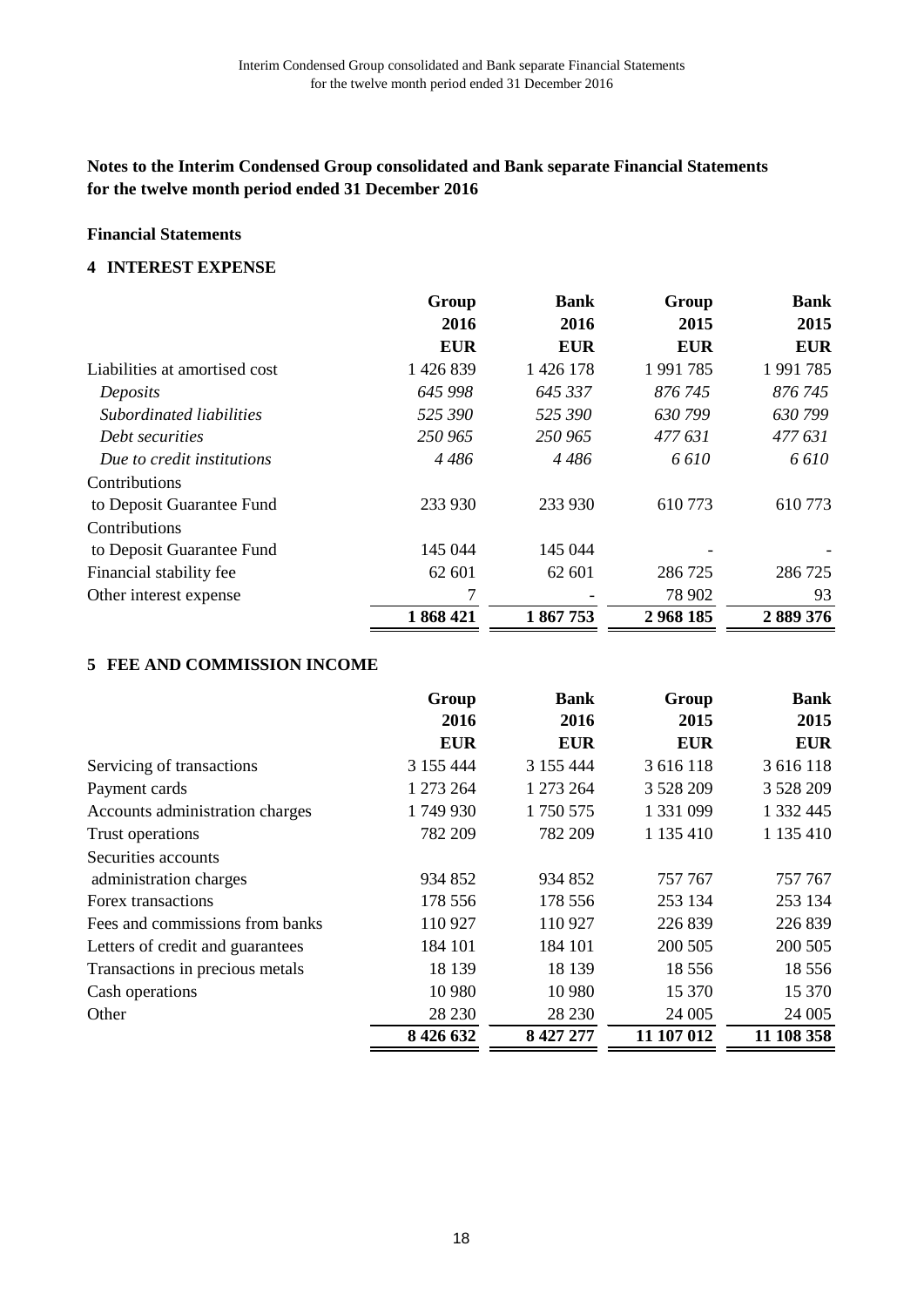# **Financial Statements**

#### **FEE AND COMMISSION EXPENSE 6**

|                                 | Group      | <b>Bank</b> | Group      | <b>Bank</b> |
|---------------------------------|------------|-------------|------------|-------------|
|                                 | 2016       | 2016        | 2015       | 2015        |
|                                 | <b>EUR</b> | <b>EUR</b>  | <b>EUR</b> | <b>EUR</b>  |
| Payment cards                   | 1 332 276  | 1 332 276   | 2 683 129  | 2 683 129   |
| Services of correspondent banks | 392 933    | 392 933     | 544 354    | 544 354     |
| Services of agents and brokers  | 1 222 640  | 1 222 640   | 461 397    | 461 397     |
| Securities-based transactions   | 531 494    | 531 494     | 177 722    | 177 722     |
| Foreign exchange operations     | 43         | 43          | 2 2 3 2    | 2 2 3 2     |
| Other                           | 49         |             | 12 2 2 8   | 12 168      |
|                                 | 3 479 435  | 3 479 386   | 3 881 062  | 3881002     |

## **NET TRADING INCOME 7**

|                                  | Group<br>2016 | <b>Bank</b><br>2016 | Group<br>2015 | Bank<br>2015 |
|----------------------------------|---------------|---------------------|---------------|--------------|
|                                  | <b>EUR</b>    | <b>EUR</b>          | <b>EUR</b>    | <b>EUR</b>   |
| Gain                             |               |                     |               |              |
| on foreign exchange operations   | 16 282 898    | 16 282 336          | 17 866 916    | 17 880 636   |
| Loss on revaluation of positions |               |                     |               |              |
| in foreign currency              | 63 039        | 63 039              | (9307807)     | (9307807)    |
|                                  | 16 345 937    | 16 345 375          | 8 559 109     | 8 572 829    |
| Profit/(loss) from trading       |               |                     |               |              |
| in held-for-trading securities   | 677 790       | 677 790             | 34 016        | 34 016       |
| in available-for-sale financial  |               |                     |               |              |
| instruments                      | 2 021 597     | 2 021 597           | 9889          | 9889         |
| Profit/(loss) on revaluation     |               |                     |               |              |
| of held-for-trading securities   | 2752          | 2752                | 17 760        | 17760        |
| Loss on revaluation              |               |                     |               |              |
| of available-for-sale            |               |                     |               |              |
| financial instruments            | 51 064        | 51 064              | (30598)       | (30598)      |
|                                  | 2753203       | 2753203             | 31 067        | 31 067       |
|                                  | 19 099 140    | 19 098 578          | 8 590 176     | 8 603 896    |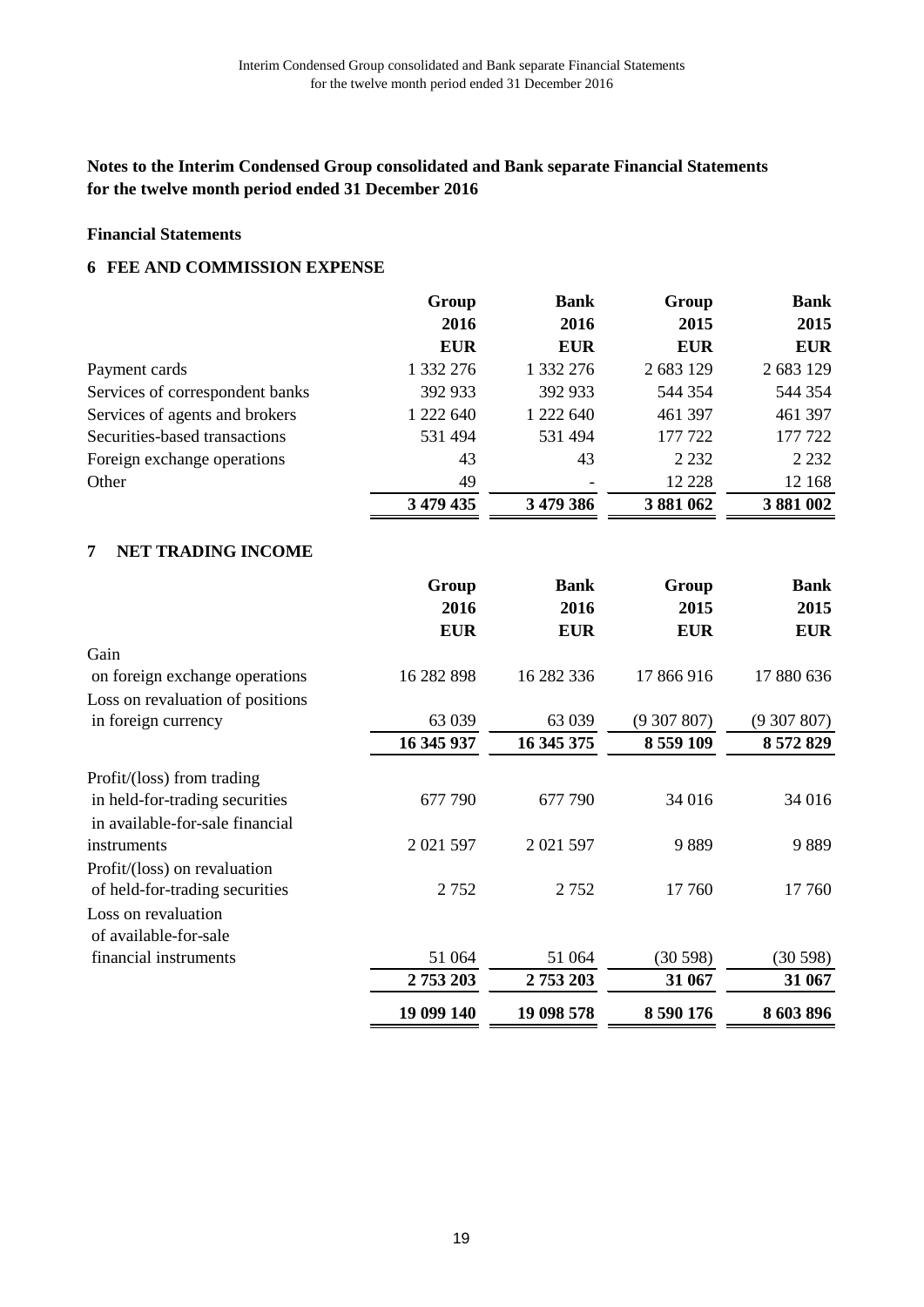# **Financial Statements**

#### **ADMINISTRATIVE EXPENSES 8**

|                               | Group      | <b>Bank</b>   | Group      | <b>Bank</b> |
|-------------------------------|------------|---------------|------------|-------------|
|                               | 2016       | 2016          | 2015       | 2015        |
|                               | <b>EUR</b> | <b>EUR</b>    | <b>EUR</b> | <b>EUR</b>  |
| <b>Staff salaries</b>         | 6 570 034  | 6 5 6 3 0 6 3 | 5 947 269  | 5 859 871   |
| Professional services         | 2 738 540  | 2 650 021     | 1793092    | 1786400     |
| Amortisation and depreciation |            |               |            |             |
| (Notes 26, 27)                | 1 469 684  | 1 469 684     | 1 362 101  | 1 362 035   |
| Social insurance payments     | 1 456 708  | 1 455 063     | 1 232 392  | 1 211 774   |
| Representation expenses       | 1 162 884  | 1 162 884     | 811 909    | 811909      |
| Renovation and maintenance    |            |               |            |             |
| of property and equipment     | 1 125 426  | 1 1 1 8 9 8 5 | 726 281    | 719 394     |
| Business trips                | 346 506    | 346 506       | 374 991    | 374 991     |
| Taxes                         | 467 130    | 467 130       | 264 562    | 251 040     |
| Event organisation            | 290 758    | 290 758       | 258 634    | 258 634     |
| Communication                 | 179 766    | 173 564       | 194 361    | 194 127     |
| Advertising and publicity     | 27 650     | 27 650        | 139 469    | 139 469     |
| Stationary goods              |            |               |            |             |
| and household equipment       | 61 031     | 61 031        | 115 745    | 115 745     |
| Charity and sponsorship       | 153 789    | 153789        | 101 276    | 101 276     |
| Motor vehicles                | 84 165     | 80 25 2       | 86797      | 82 236      |
| Security                      | 56 105     | 56 105        | 41 103     | 41 103      |
| Insurance                     | 48 499     | 48 142        | 13 5 93    | 13 18 6     |
| Other                         | 157751     | 127 894       | 385 108    | 383 152     |
|                               | 16 396 426 | 16 252 521    | 13 848 683 | 13 706 342  |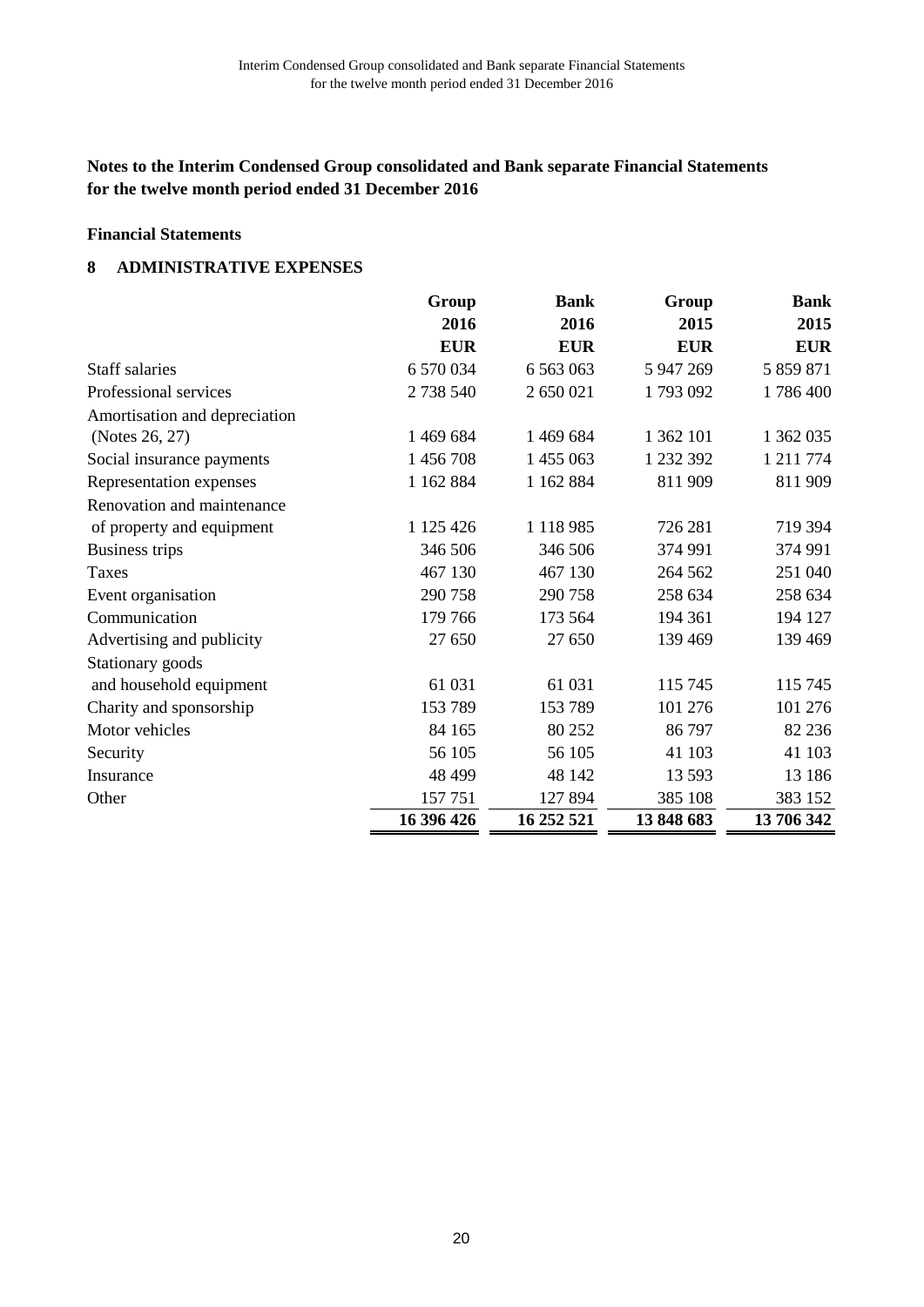**Group**

## **Notes to the Interim Condensed Group consolidated and Bank separate Financial Statements for the twelve month period ended 31 December 2016**

#### **Financial Statements**

#### **ANALYSIS OF CHANGES IN IMPAIRMENT LOSS ALLOWANCE FOR ASSET EXPOSURES 9**

|                                                                   | <b>Allowances for</b><br>claims on the<br>credit<br>institutions<br><b>EUR</b> | <b>Allowances</b> for<br>loans<br><b>EUR</b> | <b>Allowances for</b><br>accrued income<br><b>EUR</b> | <b>Allowances for</b><br>other assets<br><b>EUR</b> | Recovery of<br>written-off<br>assets<br><b>EUR</b> | <b>Total</b><br><b>EUR</b> |
|-------------------------------------------------------------------|--------------------------------------------------------------------------------|----------------------------------------------|-------------------------------------------------------|-----------------------------------------------------|----------------------------------------------------|----------------------------|
| Allowances as of 31 December 2014                                 |                                                                                | 8 806 139                                    | 6296                                                  | 365 755                                             | (4601)                                             | 9 173 589                  |
| Increase in allowances                                            | 1 797 721                                                                      | 387 774                                      |                                                       | 688 932                                             |                                                    | 2874427                    |
| Reversal of allowances                                            |                                                                                | (1665049)                                    |                                                       | (670000)                                            |                                                    | (2335049)                  |
| Recovery of written-off assets                                    |                                                                                |                                              |                                                       |                                                     | (1031)                                             | (1 031)                    |
| Net impairment loss for the period                                | 1797721                                                                        | (1277275)                                    |                                                       | 18932                                               | (1031)                                             | 538 347                    |
| Amounts written-off                                               |                                                                                | (1501)                                       |                                                       | (18391)                                             |                                                    | (19892)                    |
| Difference due to fluctuations in foreign currency exchange rates | (13)                                                                           | 246 604                                      | 536                                                   | (355)                                               |                                                    | 246 772                    |
| Allowances as of 30 June 2015                                     | 1797708                                                                        | 7773967                                      | 6832                                                  | 365 941                                             | (5632)                                             | 9 9 38 8 16                |
| Increase in allowances                                            | (1796596)                                                                      | 6 905 664                                    |                                                       | 23 851                                              |                                                    | 5 132 919                  |
| Reversal of allowances                                            |                                                                                | (8506)                                       |                                                       | (103 203)                                           |                                                    | (111709)                   |
| Recovery of written-off assets                                    |                                                                                | ٠                                            |                                                       | $\sim$                                              | (1469)                                             | (1469)                     |
| Net impairment loss for the period                                | (1796596)                                                                      | 6 897 158                                    | $\overline{\phantom{a}}$                              | (79352)                                             | (1469)                                             | 5 019 741                  |
| Amounts written-off                                               |                                                                                | (1772597)                                    |                                                       |                                                     |                                                    | (1772597)                  |
| Difference due to fluctuations in foreign currency exchange rates |                                                                                | 151 964                                      | 189                                                   | (227)                                               | ٠                                                  | 151 926                    |
| Allowances as of 31 December 2015                                 | 1 1 1 2                                                                        | 13 050 492                                   | 7021                                                  | 286 362                                             | (7101)                                             | 13 337 886                 |
| Increase in allowances                                            | 17                                                                             | 4 184 109                                    |                                                       | 6723                                                |                                                    | 4 190 849                  |
| Reversal of allowances                                            |                                                                                | (52977)                                      |                                                       |                                                     |                                                    | (52977)                    |
| Recovery of written-off assets                                    |                                                                                | $\sim$                                       |                                                       | $\overline{\phantom{a}}$                            | (3672)                                             | (3672)                     |
| Net impairment loss for the period                                | 17                                                                             | 4 131 132                                    | $\overline{\phantom{a}}$                              | 6723                                                | (3672)                                             | 4 134 200                  |
| Amounts written-off                                               |                                                                                | (459 253)                                    |                                                       | (1284)                                              |                                                    | (460537)                   |
| Difference due to fluctuations in foreign currency exchange rates | (6)                                                                            | (101750)                                     | (136)                                                 | (935)                                               |                                                    | (102827)                   |
| Allowances as of 30 June 2016                                     | 1 1 2 3                                                                        | 16 620 621                                   | 6885                                                  | 290 866                                             | (10773)                                            | 16 908 722                 |
| Increase in allowances                                            | (1123)                                                                         | 4 304 670                                    |                                                       | 119 158                                             |                                                    | 4 4 2 7 0 5                |
| Reversal of allowances                                            | $\sim$                                                                         | (19723)                                      |                                                       | $\overline{\phantom{a}}$                            |                                                    | (19723)                    |
| Net impairment loss for the period                                | (1123)                                                                         | 4 2 8 4 9 4 7                                | $\sim$                                                | 119 158                                             |                                                    | 4 402 982                  |
| Amounts written-off                                               |                                                                                | (2586714)                                    |                                                       | (1428)                                              |                                                    | (2588142)                  |
| Difference due to fluctuations in foreign currency exchange rates |                                                                                | 413 934                                      | 367                                                   | (1328)                                              |                                                    | 412 973                    |
| Allowances as of 31 December 2016                                 | ۰                                                                              | 18 732 788                                   | 7 2 5 2                                               | 407 268                                             | (10773)                                            | 19 136 535                 |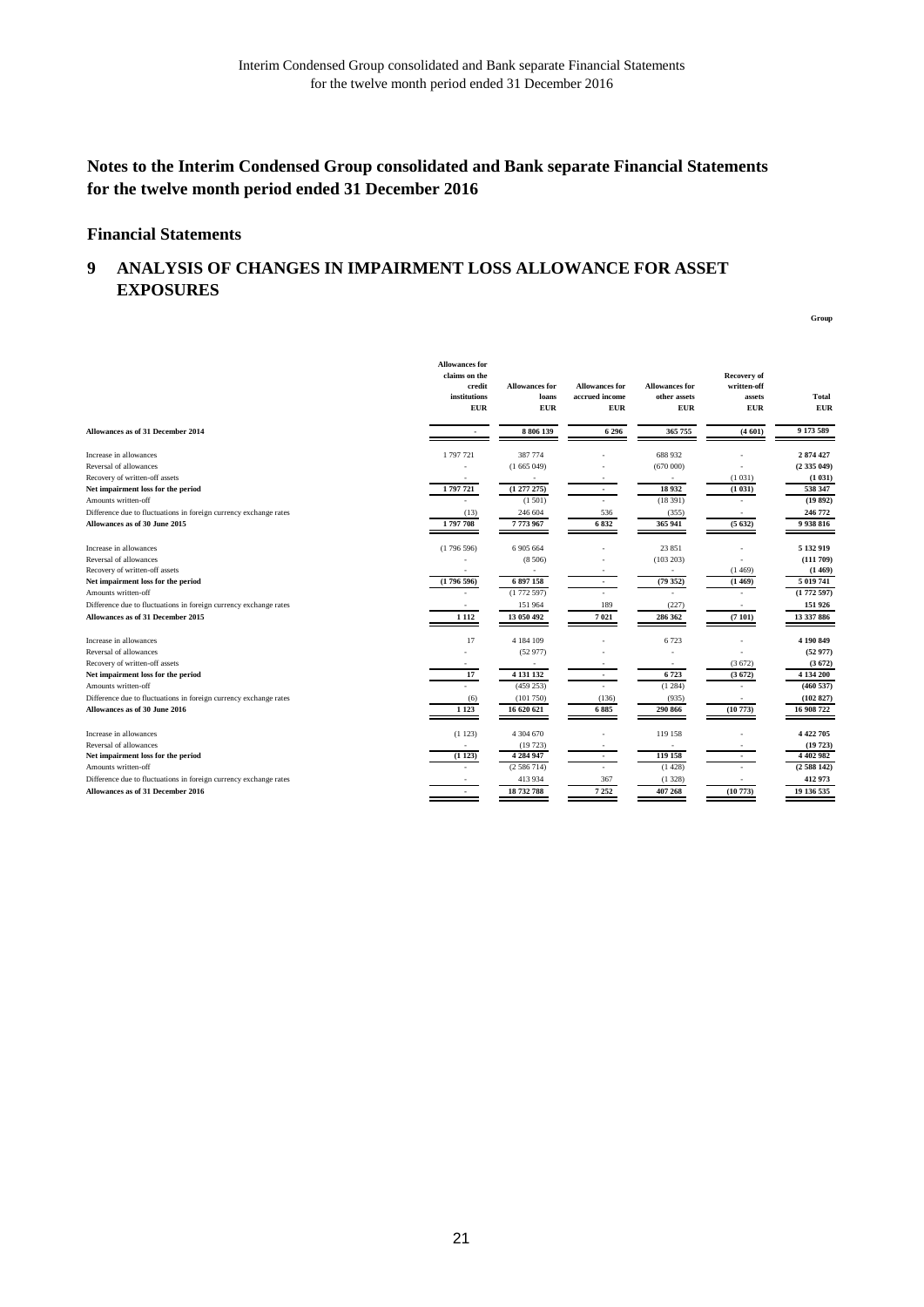**Bank**

#### **Financial Statements**

# **Notes to the Interim Condensed Group consolidated and Bank separate Financial Statements for the twelve month period ended 31 December 2016**

|                                                                   | <b>Allowances for</b><br>claims on the<br>credit<br>institutions<br><b>EUR</b> | <b>Allowances for</b><br>loans<br><b>EUR</b> | <b>Allowances for</b><br>accrued income<br><b>EUR</b> | <b>Allowances for</b><br>other assets<br><b>EUR</b> | <b>Recovery of</b><br>written-off<br>assets<br><b>EUR</b> | <b>Total</b><br><b>EUR</b> |
|-------------------------------------------------------------------|--------------------------------------------------------------------------------|----------------------------------------------|-------------------------------------------------------|-----------------------------------------------------|-----------------------------------------------------------|----------------------------|
| Allowances as of 31 December 2014                                 | $\sim$                                                                         | 9 202 378                                    | 6 2 9 6                                               | 144 383                                             | (4601)                                                    | 9 348 456                  |
| Increase in allowances                                            | 1 797 721                                                                      | 387 774                                      |                                                       | 688 932                                             |                                                           | 2 874 427                  |
| Reversal of allowances                                            |                                                                                | (1665049)                                    |                                                       | (670000)                                            |                                                           | (2335049)                  |
| Recovery of written-off assets                                    |                                                                                |                                              |                                                       | $\sim$                                              | (1031)                                                    | (1 031)                    |
| Net impairment loss for the period                                | 1797721                                                                        | (1277275)                                    | ٠                                                     | 18932                                               | (1031)                                                    | 538 347                    |
| Amounts written-off                                               |                                                                                | (1.501)                                      |                                                       | (18391)                                             |                                                           | (19892)                    |
| Difference due to fluctuations in foreign currency exchange rates | (13)                                                                           | 246 604                                      | 536                                                   | (355)                                               |                                                           | 246 772                    |
| Allowances as of 30 June 2015                                     | 1797708                                                                        | 8 170 206                                    | 6832                                                  | 144 569                                             | (5632)                                                    | 10 113 683                 |
| Increase in allowances                                            | (1796596)                                                                      | 6 9 5 9 5 8 2                                |                                                       | 23 851                                              |                                                           | 5 186 837                  |
| Reversal of allowances                                            |                                                                                | (8506)                                       |                                                       |                                                     |                                                           | (8506)                     |
| Recovery of written-off assets                                    |                                                                                |                                              |                                                       |                                                     | (1469)                                                    | (1469)                     |
| Net impairment loss for the period                                | (1796596)                                                                      | 6951076                                      | $\overline{a}$                                        | 23 851                                              | (1469)                                                    | 5 176 862                  |
| Amounts written-off                                               |                                                                                | (1772597)                                    |                                                       |                                                     |                                                           | (1772597)                  |
| Difference due to fluctuations in foreign currency exchange rates | $\sim$                                                                         | 151 964                                      | 189                                                   | (227)                                               | $\sim$                                                    | 151 926                    |
| Allowances as of 31 December 2015                                 | 1 1 1 2                                                                        | 13 500 649                                   | 7021                                                  | 168 193                                             | (7101)                                                    | 13 669 874                 |
| Increase in allowances                                            | 17                                                                             | 4 579 625                                    |                                                       | 6723                                                |                                                           | 4586365                    |
| Reversal of allowances                                            |                                                                                | (52977)                                      |                                                       |                                                     |                                                           | (52977)                    |
| Recovery of written-off assets                                    |                                                                                |                                              |                                                       |                                                     | (3672)                                                    | (3672)                     |
| Net impairment loss for the period                                | 17                                                                             | 4526648                                      |                                                       | 6723                                                | (3672)                                                    | 4 5 29 7 16                |
| Amounts written-off                                               |                                                                                | (459 253)                                    |                                                       | (1284)                                              |                                                           | (460537)                   |
| Difference due to fluctuations in foreign currency exchange rates | (6)                                                                            | (101750)                                     | (136)                                                 | (935)                                               |                                                           | (102827)                   |
| Allowances as of 30 June 2016                                     | 1 1 2 3                                                                        | 17 466 294                                   | 6885                                                  | 172 697                                             | (3672)                                                    | 17 643 327                 |
| Increase in allowances                                            | (1123)                                                                         | 4 304 670                                    |                                                       | 55 889                                              |                                                           | 4 359 436                  |
| Reversal of allowances                                            | ٠                                                                              | (19723)                                      |                                                       | $\overline{\phantom{a}}$                            |                                                           | (19723)                    |
| Net impairment loss for the period                                | (1123)                                                                         | 4 284 947                                    | ٠                                                     | 55889                                               |                                                           | 4339713                    |
| Amounts written-off                                               |                                                                                | ########                                     |                                                       | (1428)                                              |                                                           | ########                   |
| Difference due to fluctuations in foreign currency exchange rates |                                                                                | 413 934                                      | 367                                                   | (1328)                                              |                                                           | 412 973                    |
| Allowances as of 31 December 2016                                 | ٠                                                                              | ########                                     | 7 2 5 2                                               | 225 830                                             | (3672)                                                    | ########                   |

## **SECURITIES-HELD-FOR TRADING 10**

|                                          | <b>Group and</b> | Group and   |  |
|------------------------------------------|------------------|-------------|--|
|                                          | <b>Bank</b>      | <b>Bank</b> |  |
|                                          | 31.12.2016       | 31.12.2015  |  |
|                                          | <b>EUR</b>       | <b>EUR</b>  |  |
| Debt securities of credit institutions   | 486 159          | 478 897     |  |
| Debt securities of central governments   |                  | 27 5 5 5    |  |
| Debt securities of municipal authorities |                  | 31 012      |  |
| <b>Total debt securities</b>             | 486 159          | 537 464     |  |
| State-owned companies enterprises        | 12 3 3 5         | 10 230      |  |
| Shares of private enterprises            | 9 1 6 2          | 5963        |  |
| Investment certificates                  | 120 689          |             |  |
| <b>Total shares</b>                      | 142 186          | 16 193      |  |
|                                          | 628 345          | 553 657     |  |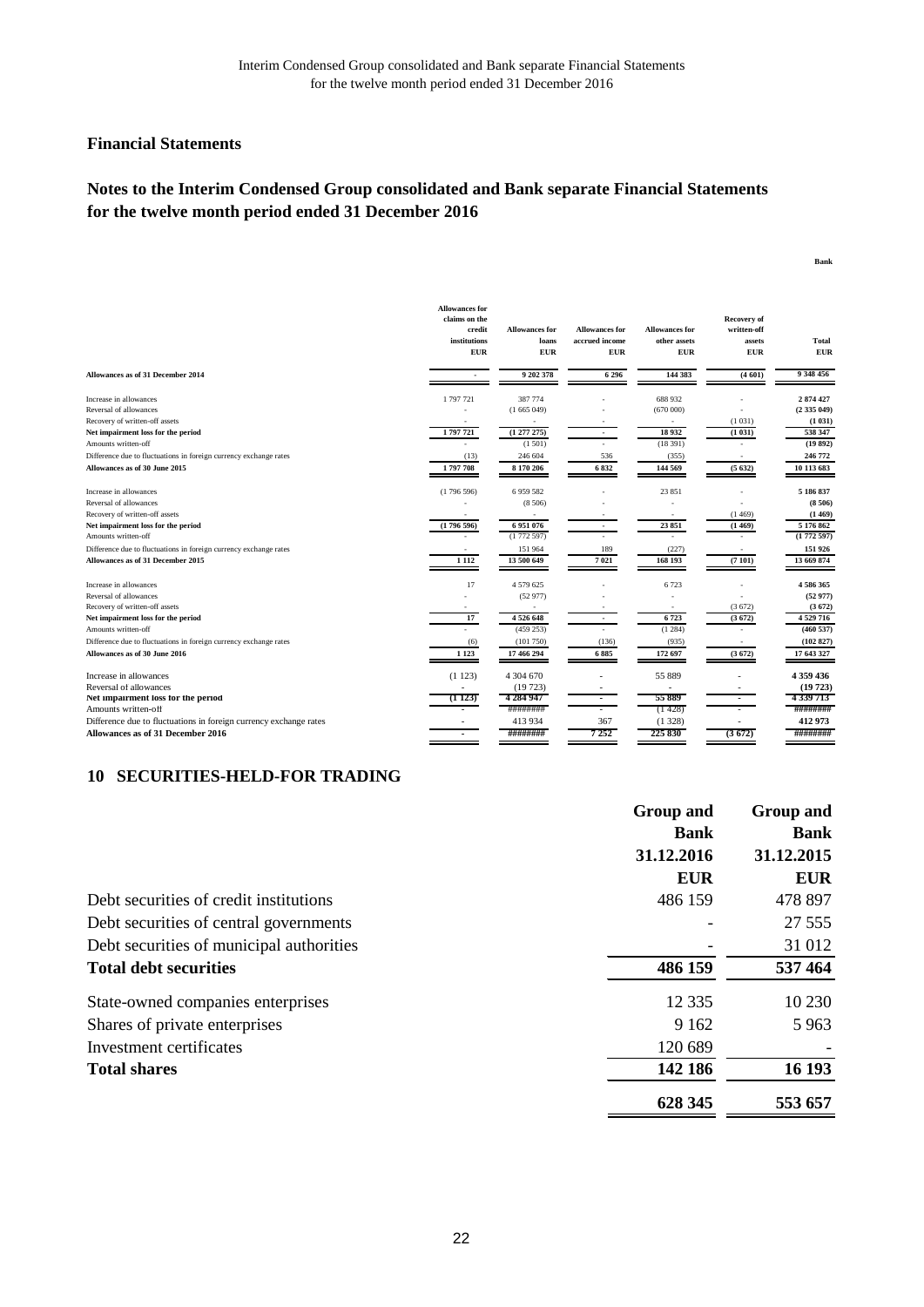# **Notes to the Interim Condensed Group consolidated and Bank separate Financial Statements for the twelve month period ended 31 December 2016**

The table below shows the geographical concentration of securities:

|                                                          | <b>Group and</b> | <b>Group and</b> |
|----------------------------------------------------------|------------------|------------------|
|                                                          | <b>Bank</b>      | <b>Bank</b>      |
|                                                          | 31.12.2016       | 31.12.2015       |
|                                                          | <b>EUR</b>       | <b>EUR</b>       |
| Debt securities of entities registered in OECD countries |                  | 27 5 5 5         |
| Debt securities of entities registered in CIS countries  | 486 159          | 509 909          |
| <b>Total debt securities</b>                             | 486 159          | 537 464          |
| Shares of entities registered in the Republic of Latvia  | 2 0 8 0          | 1 6 6 4          |
| Shares of entities registered in other EU countries      | 120 689          |                  |
| Shares of entities registered in OECD countries          | 3 206            | 2 9 0 3          |
| Shares of entities registered in CIS countries           | 16 211           | 11 626           |
| <b>Total shares</b>                                      | 142 186          | 16 193           |
|                                                          | 628 345          | 553 657          |

## 11 DUE FROM CREDIT INSTITUTIONS

|                                                | <b>Group and</b> | Group and   |
|------------------------------------------------|------------------|-------------|
|                                                | <b>Bank</b>      | <b>Bank</b> |
|                                                | 31.12.2016       | 31.12.2015  |
|                                                | <b>EUR</b>       | <b>EUR</b>  |
| Receivable on demand                           | 11 481 129       | 153 511 915 |
| Amounts with no stated maturity                |                  |             |
| or serving as collateral and security deposits | 5 254 348        | 11 685 178  |
| Other deposits                                 | 1 1 8 2 5 5 1    | 747 172     |
|                                                | 17 918 028       | 165 943 153 |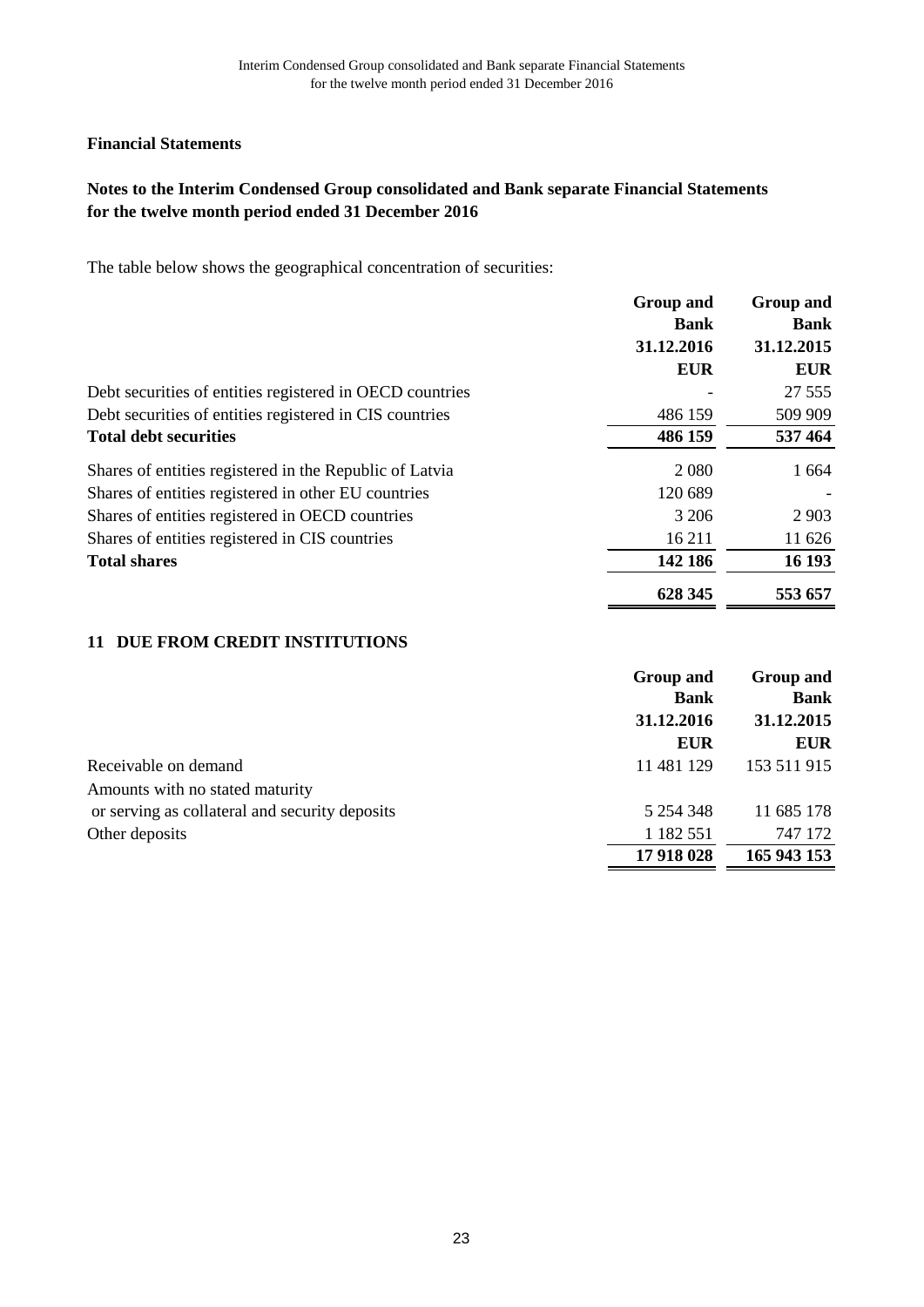# **Notes to the Interim Condensed Group consolidated and Bank separate Financial Statements for the six month period ended 30 June 2016**

#### **LOANS 12**

| Group      | <b>Bank</b> | Group        | <b>Bank</b> |
|------------|-------------|--------------|-------------|
| 31.12.2016 | 31.12.2016  | 31.12.2015   | 31.12.2015  |
| <b>EUR</b> | <b>EUR</b>  | <b>EUR</b>   | EUR         |
| 49 126 508 | 56 908 651  | 54 900 349   | 57 179 240  |
| 9 740 785  | 9 740 785   | 10 536 875   | 10 536 875  |
| 22 160 290 | 22 160 290  | 16 100 819   | 16 100 819  |
| 81 027 583 | 88 809 726  | 81 538 043   | 83 816 934  |
| (18796056) | (19578460)  | (13 050 492) | (13500649)  |
| 62 231 527 | 69 231 266  | 68 487 551   | 70 316 285  |
|            |             |              |             |

## **AVAILABLE FOR SALE INSTRUMENTS 13**

|                                                                        | <b>Group and</b><br><b>Bank</b> | <b>Group and</b><br><b>Bank</b> |  |
|------------------------------------------------------------------------|---------------------------------|---------------------------------|--|
|                                                                        | 31.12.2016                      | 31.12.2015                      |  |
|                                                                        | <b>EUR</b>                      | <b>EUR</b>                      |  |
| Debt securities of central governments (Moody's ratings)               | 33 624 194                      | 82 769 787                      |  |
| Debt securities of credit institutions (Moody's ratings)               | 19 048 450                      | 37 747 455                      |  |
| Debt securities of financial institutions (Moody's ratings)            | 28 497 385                      | 87 892 181                      |  |
| Debt securities of public non-financial Corporations (Moody's ratings) |                                 | 4 4 5 2 3 9 2                   |  |
| Shares and other variable income securities                            | 5 268 515                       | 8 9 21 8 8 8                    |  |
| Tamar Energy, Ltd                                                      | 3 837 376                       | 6419309                         |  |
| Visa Europe                                                            | 681437                          | 1 816 207                       |  |
| Imprimatur Capital Technology Venture Fund, LP                         | 531920                          | 468 589                         |  |
| Capital, JSC                                                           | 180 862                         | 180 863                         |  |
| S.W.I.F.T., SCRL                                                       | 36 920                          | 36 920                          |  |
|                                                                        | 86 438 544                      | 221 783 703                     |  |

Tamar Energy is a renewable energy business focusing entirely on anaerobic digestion. Investment Tamar Energy is measured at cost as there is no readily available active market to detemine the fair value. The entity is still in its start up phase and is expanding operations as per its operational plans. Management has assessed the investment and no impairment was identified.

Imprimatur Capital Technology Venture Fund makes seed investments in SMEs which become its portfolio companies. Тhe Fund's purpose is to invest in technology-related SMEs, develop their business potential and then sell its ownership interests in such SMEs at a profit and for the benefit of the Fund and its Investors.

Investment in Capital is measured at cost less impairment as the Bank believes there is no readily available active market to detemine the fair value.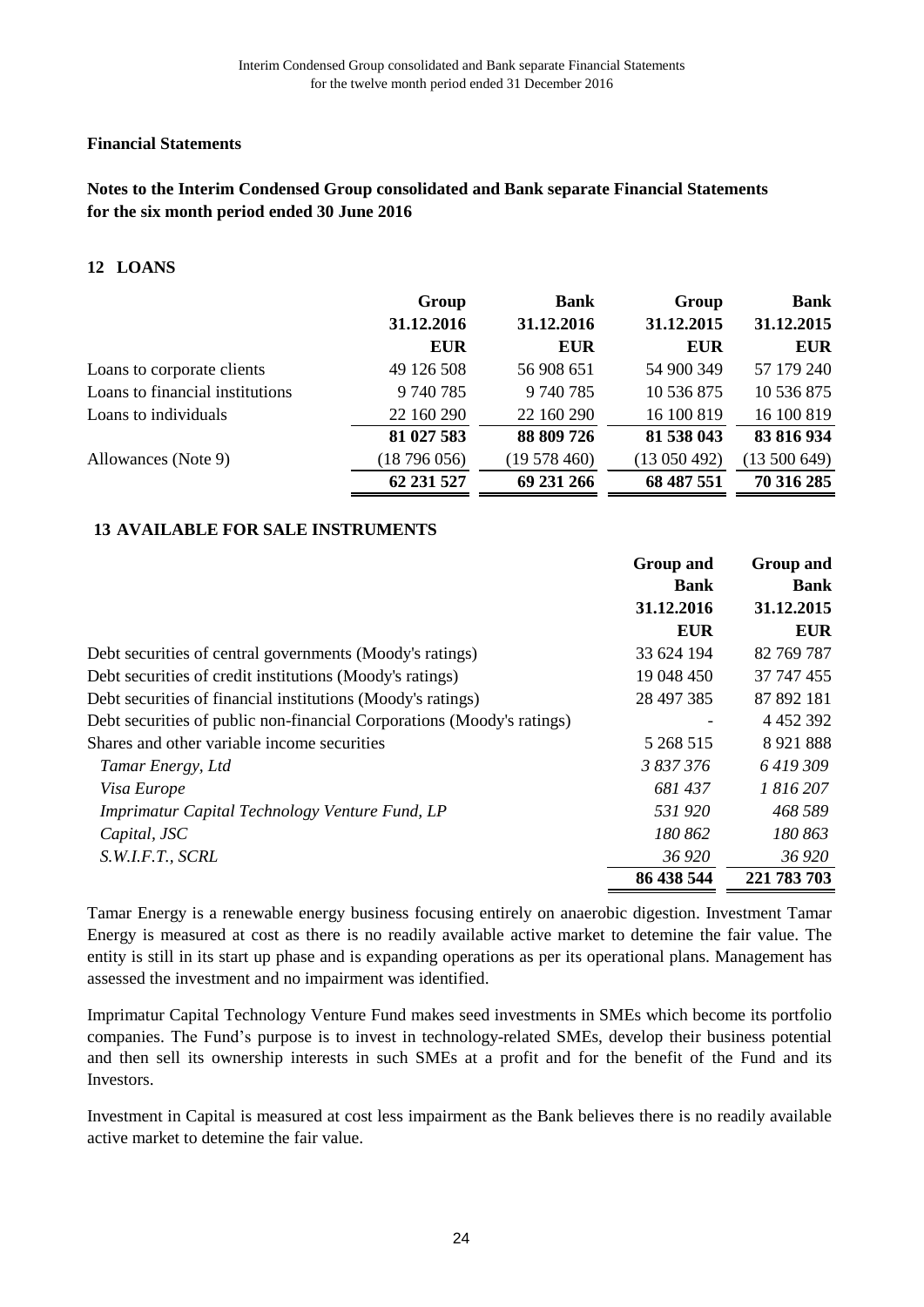# **Notes to the Interim Condensed Group consolidated and Bank separate Financial Statements for the twelve month period ended 31 December 2016**

The fair value of S.W.I.F.T. SCRL is reported according to a certain withdrawal price as of 31 December 2016 and 31 December 2015.

#### **SECURITIES HELD-TO-MATURITY 14**

|                                         | Group and   | Group and                 |  |
|-----------------------------------------|-------------|---------------------------|--|
|                                         | <b>Bank</b> | <b>Bank</b><br>31.12.2015 |  |
|                                         | 31.12.2016  |                           |  |
|                                         | <b>EUR</b>  | <b>EUR</b>                |  |
| Government bonds                        | 13 469 250  | 6 490 840                 |  |
| Bonds and other fixed-income securities | 3 222 438   | 3 132 923                 |  |
|                                         | 16 691 688  | 9 623 763                 |  |

#### **INVESTMENTS IN EQUITY ACCOUNTED INVESTEES 15**

|                                    |               |                | Group and   | <b>Group and</b> |
|------------------------------------|---------------|----------------|-------------|------------------|
|                                    |               |                | <b>Bank</b> | <b>Bank</b>      |
| Ownership                          | Country of    | <b>Purpose</b> | 31.12.2016  | 31.12.2015       |
| $\frac{0}{0}$                      | incorporation |                | <b>EUR</b>  | <b>EUR</b>       |
| LLC "Komunikācijas un projekti" 50 | Latvia        | Investments    | 1 144 547   | 1 144 547        |
|                                    |               |                | 1 144 547   | 1 144 547        |

The management assessed future cash flows to be generated by the investee and as a result of this assessment concluded that there is no objective evidence of impairment of the investment.

#### **INVESTMENTS IN SUBSIDIARIES 16**

The subsidiaries of the Bank are as follows:

|                                    | Country of    |                                            | <b>Carrying amount</b> |               |               |
|------------------------------------|---------------|--------------------------------------------|------------------------|---------------|---------------|
| <b>Name</b>                        | incorporation | <b>Principal Activities</b>                | of investment          | Ownership     | Ownership     |
|                                    |               |                                            |                        | 31.12.2016    | 31.12.2015    |
|                                    |               |                                            | <b>EUR</b>             | $\frac{0}{0}$ | $\frac{0}{0}$ |
| "BIB Real Estate" LLC              | Latvia        | Real estate                                | 1940228                | 100           | 100           |
| "Gaujas Īpašumi" LLC               |               |                                            |                        |               |               |
| (through BIB Real Estate)          | Latvia        | Real estate                                | ٠                      | 100           | 100           |
| "Global Investments" LLC           |               |                                            |                        |               |               |
| (through BIB Real Estate)          | Latvia        | Real estate                                | ٠                      | 100           | 100           |
| "Claim Management" LLC             | Latvia        | Legal advice, asset<br>protection services |                        | 100           | 100           |
|                                    |               | and advice and                             |                        |               |               |
|                                    |               | guidance on                                |                        |               |               |
|                                    |               | taxation and tax                           |                        |               |               |
|                                    |               | planning                                   |                        |               |               |
| "BIB Alternative Investment        |               |                                            |                        |               |               |
| Management" JSC                    | Latvia        |                                            |                        |               |               |
| <b>Investments in subsidiaries</b> |               |                                            | 2 065 229              |               |               |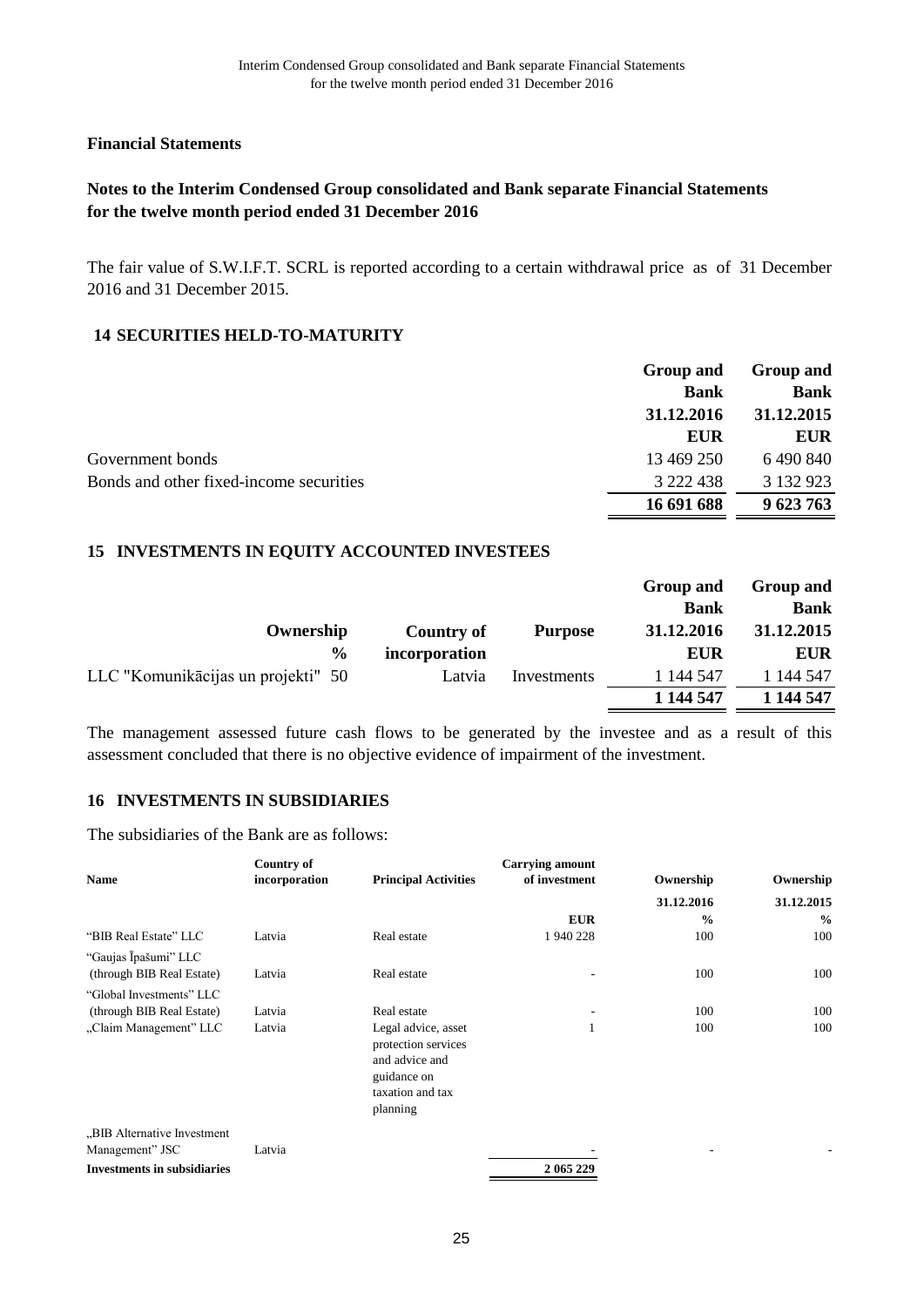# **Notes to the Interim Condensed Group consolidated and Bank separate Financial Statements for the twelve month period ended 31 December 2016**

The management assessed future cash flows to be generated by the investee and as a result of this assessments concluded that there is no objective evidence of impairment of the investment.

#### **DEPOSITS 17**

|                        | Group         | <b>Bank</b>   | Group       | <b>Bank</b> |
|------------------------|---------------|---------------|-------------|-------------|
|                        | 31.12.2016    | 31.12.2016    | 31.12.2015  | 31.12.2015  |
| Repayable on demand    | <b>EUR</b>    | <b>EUR</b>    | <b>EUR</b>  | <b>EUR</b>  |
| Corporate customers    | 146 961 967   | 147 097 180   | 348 867 690 | 348 884 126 |
| Financial institutions | 1 1 2 3 3 1 8 | 1 1 2 3 3 1 8 | 6 883 091   | 6 883 091   |
| State-owned companies  | 976           | 976           | 23 7 59     | 23 7 59     |
| Individuals            | 47 923 031    | 47 923 031    | 68 094 195  | 68 094 195  |
|                        | 196 009 292   | 196 144 505   | 423 868 735 | 423 885 171 |
| <b>Term deposits</b>   |               |               |             |             |
| Corporate customers    | 19 294 017    | 19 294 017    | 32 861 129  | 32 861 129  |
| Financial institutions |               |               | 617780      | 617780      |
| Individuals            | 14 577 874    | 14 577 874    | 15 898 287  | 15 898 287  |
|                        | 33 871 891    | 33 871 891    | 49 377 196  | 49 377 196  |
| <b>Total deposits</b>  | 229 881 183   | 230 016 396   | 473 245 931 | 473 262 367 |

## **DEBT SECURITIES IN ISSUE 18**

|                | Group and   | <b>Group and</b> |
|----------------|-------------|------------------|
|                | <b>Bank</b> | <b>Bank</b>      |
|                | 31.12.2016  | 31.12.2015       |
|                | <b>EUR</b>  | <b>EUR</b>       |
| Bonds in issue | 10 123 468  | 16 429 701       |
|                | 10 123 468  | 16 429 701       |
|                |             |                  |

## **SUBORDINATED LIABILITIES 19**

Subordinated deposits have a fixed term of seven years at their origination, and are repayable before maturity only on winding up or bankruptcy of the Bank and rank before shareholders' claims.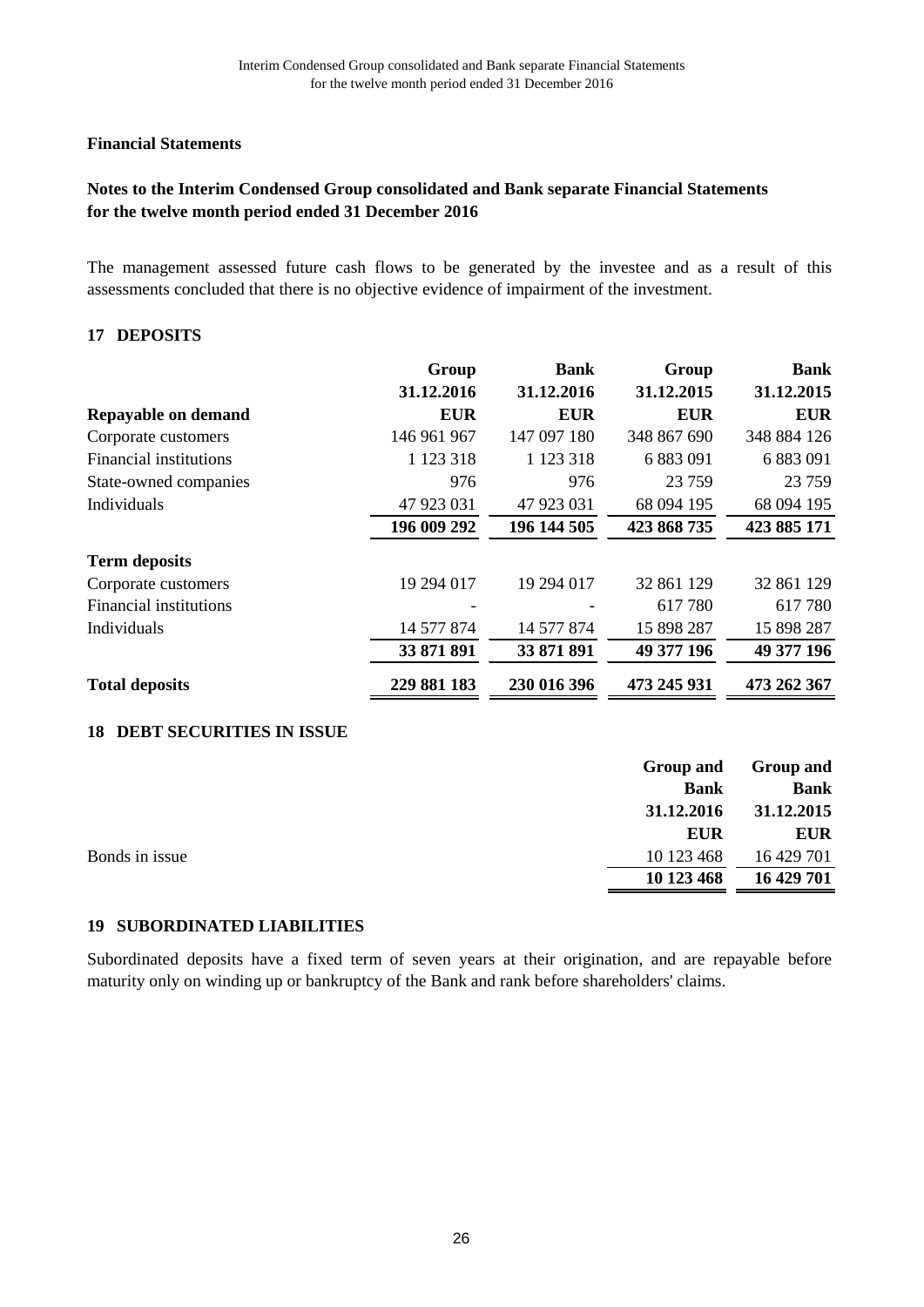#### **Financial Statements**

|                                     | <b>Group and</b><br><b>Bank</b><br>31.12.2016<br><b>EUR</b> | Group and<br><b>Bank</b><br>31.12.2015<br><b>EUR</b> |
|-------------------------------------|-------------------------------------------------------------|------------------------------------------------------|
|                                     |                                                             |                                                      |
| Residents of the Republic of Latvia |                                                             |                                                      |
| <b>Individuals</b>                  | 6847346                                                     | 5 265 163                                            |
| Residents of other countries        |                                                             |                                                      |
| Individuals                         | 8678997                                                     | 11 450 105                                           |
|                                     | 16 026 412                                                  | 16 715 268                                           |

## **SHAREHOLDERS' EQUITY 20**

On 30 March 2016, the Shareholders' Meeting of JSC "Baltic International Bank" has approved the decision to increase the share capital by EUR 2 000 006.10 through issuing 281 691 registered and dematerialised ordinary shares (with each share having a face value of EUR 7.10). Shares are fully paid up.

All shares are registered. Each share carries the right to one vote at the meetings of shareholders, a right to receive dividends as declared from time to time and a right to residual assets. Of the Bank's 93 shareholders, 28 are legal entities and 65 are individuals.

Reserve capital in the amount of EUR 835 152 (31 December 2015: EUR 835 152) is formed from the contributions made by the Bank's shareholders. The Bank's General Meeting of Shareholders makes the decision concerning further usage of reserve capital. Reserve capital can be used to:

- cover losses;

- increase the share capital;
- pay dividends.

|                                              | <b>Quantity</b> | Amount     |  |
|----------------------------------------------|-----------------|------------|--|
|                                              |                 | EUR        |  |
| Total paid-in share capital 31 December 2014 | 4 154 421       | 29 496 389 |  |
| Total paid-in share capital 31 December 2015 | 4 154 421       | 29 496 389 |  |
| Increase of paid-in share capital            | 281 691         | 2 000 006  |  |
| Total paid-in share capital 31 December 2016 | 4 4 3 6 1 1 2   | 31 496 395 |  |

Listed below are the shareholders who control more than 10 percent of the shares in the shareholders' equity:

|                | 31.12.2016 | 31.12.2015 |
|----------------|------------|------------|
| Valeri Belokon | 69.90%     | 69.89%     |
| Vilori Belokon | 30.05%     | 30.01%     |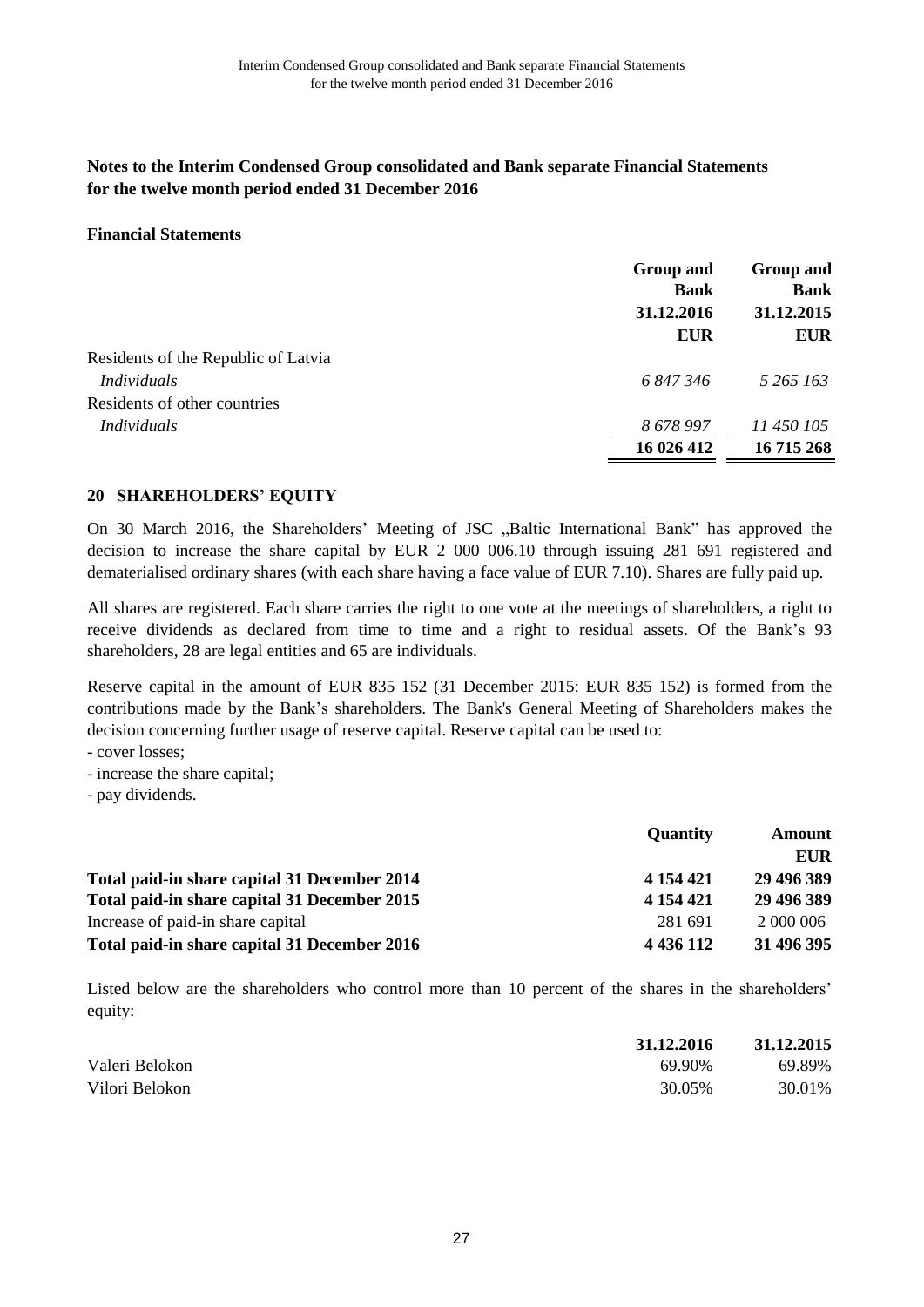## **Notes to the Interim Condensed Group consolidated and Bank separate Financial Statements for the twelve month period ended 31 December 2016**

#### **RELATED PARTY TRANSACTIONS 21**

The outstanding balances as of 31 December 2016 and related income statement amounts of transactions for the twelve month period ended 31 December 2016 with other related parties are as follows:

|                                                                   |                          |                  |                                                                                                     |                          |                                          | <b>Group and Bank</b> |
|-------------------------------------------------------------------|--------------------------|------------------|-----------------------------------------------------------------------------------------------------|--------------------------|------------------------------------------|-----------------------|
|                                                                   |                          |                  | Shareholders,<br><b>Members</b> of<br>the<br><b>Supervisory</b><br><b>Council and</b><br>Management | <b>Other senior</b>      | <b>Related to</b><br>shareholders<br>and |                       |
| 31 December 2016                                                  | Subsidiary               | <b>Associate</b> | <b>Board</b>                                                                                        | executives               | management                               | <b>Total</b>          |
|                                                                   | <b>EUR</b>               | <b>EUR</b>       | <b>EUR</b>                                                                                          | <b>EUR</b>               | <b>EUR</b>                               | <b>EUR</b>            |
| Loans                                                             |                          |                  |                                                                                                     |                          |                                          |                       |
| At the beginning of the period                                    | 1 828 734                | 92 213           | 245 020                                                                                             |                          | 1 241 898                                | 3 407 865             |
| Gross Loans                                                       | 2 278 891                | 92 213           | 245 020                                                                                             | ä,                       | 1 241 898                                | 3 858 022             |
| <b>Allowances</b>                                                 | (450157)                 | ł.               |                                                                                                     | ä,                       |                                          | (450157)              |
| Issued during the period                                          | 366 570                  | 15 78 6          | 529 110                                                                                             | $\sim$                   | 3 4 3 0 4 1 4                            | 4 341 880             |
| Repaid during the period                                          | (258635)                 |                  | (482181)                                                                                            | ä,                       | (1678780)                                | (2419596)             |
| Difference due to fluctuations in foreign currency exchange rates | $\overline{\phantom{a}}$ |                  | (9993)                                                                                              | $\overline{\phantom{a}}$ | $\sim$                                   | (9993)                |
| Changes in the group of Bank-related parties                      | ٠                        | $\overline{a}$   | (2)                                                                                                 | ä,                       | (114226)                                 | (114228)              |
| Net impairment difference                                         | (332 247)                |                  |                                                                                                     | ÷,                       | ÷,                                       | (332 247)             |
| At the end of the period                                          | 1 604 422                | 107 999          | 281954                                                                                              |                          | 2879306                                  | 4873681               |
| Gross Loans                                                       | 2 386 826                | 107 999          | 281 954                                                                                             | ÷,                       | 2 879 306                                | 5 656 085             |
| <b>Allowances</b><br>Interest income                              | (782, 404)               |                  | 25 649                                                                                              | Ĭ.                       | J.                                       | (782, 404)<br>147811  |
|                                                                   | 40 514                   | 8 2 5 2          |                                                                                                     |                          | 73 396                                   |                       |
| Other assets                                                      |                          |                  |                                                                                                     |                          |                                          |                       |
| At the beginning of the period                                    | 82 035                   |                  |                                                                                                     |                          |                                          | 82 035                |
| Issued during the period                                          | 10 378                   |                  |                                                                                                     |                          |                                          | 10 378                |
| At the end of the period                                          | 92 413                   |                  |                                                                                                     |                          |                                          | 92 413                |
| <b>Deposits</b>                                                   |                          |                  |                                                                                                     |                          |                                          |                       |
| At the beginning of the period                                    | 16 437                   | 612              | 565 678                                                                                             |                          | 590 166                                  | 1 172 893             |
| Increase in balances during the period                            | 173 419                  | 8 8 6 4          | 4 520 626                                                                                           | ÷,                       | 35 996 945                               | 40 699 854            |
| Decline in balances during the period                             | (174541)                 | (8700)           | (4521676)                                                                                           | $\sim$                   | (36103653)                               | (40808570)            |
| Difference due to fluctuations in foreign currency exchange rates | ä,                       | ÷,               | (92)                                                                                                | ÷.                       | (10788)                                  | (10 880)              |
| Changes in the group of Bank-related parties                      | 118 951                  | ÷.               | (489 363)                                                                                           | ÷,                       | (660)                                    | (371072)              |
| At the end of the period                                          | 134 266                  | 776              | 75 173                                                                                              | ÷.                       | 472 010                                  | 682 225               |
| Interest expense                                                  |                          |                  | 2 2 2 7                                                                                             |                          | 468                                      | 2695                  |
| <b>Subordinated liabilities</b>                                   |                          |                  |                                                                                                     |                          |                                          |                       |
| At the beginning of the period                                    |                          |                  | 10 066                                                                                              | ÷,                       | 4 907 181                                | 4917247               |
| Decline in balances during the period                             |                          | ä,               | (10066)                                                                                             | ÷,                       | (95)                                     | (10161)               |
| Difference due to fluctuations in foreign currency exchange rates |                          | ä,               |                                                                                                     | ÷,                       | (486 280)                                | (486 280)             |
| At the end of the period                                          |                          |                  |                                                                                                     | J.                       | 4 4 20 8 06                              | 4420806               |
| Interest expense                                                  |                          |                  | 142                                                                                                 | $\sim$                   | 318 188                                  | 318 330               |
|                                                                   |                          |                  |                                                                                                     |                          |                                          |                       |

All related party transactions are at arm's length.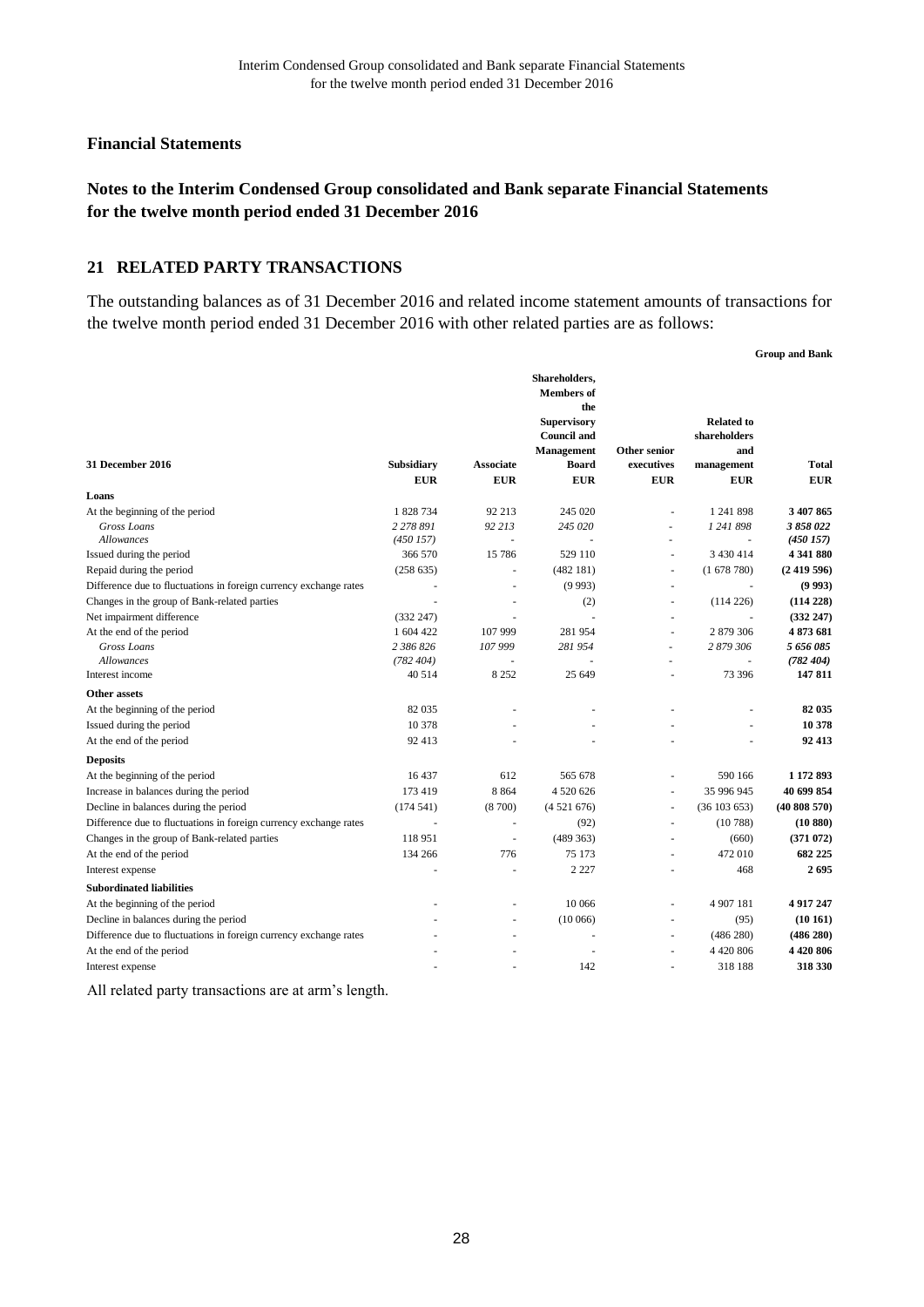# **Notes to the Interim Condensed Group consolidated and Bank separate Financial Statements for the twelve month period ended 31 December 2016**

|                                                                                               |                        |                  |                                                                                                                            |                            |                                                        | <b>Group and Bank</b>  |
|-----------------------------------------------------------------------------------------------|------------------------|------------------|----------------------------------------------------------------------------------------------------------------------------|----------------------------|--------------------------------------------------------|------------------------|
| 31 December 2015                                                                              | Subsidiary             | <b>Associate</b> | Shareholders,<br><b>Members</b> of<br>the<br><b>Supervisory</b><br><b>Council and</b><br><b>Management</b><br><b>Board</b> | Other senior<br>executives | <b>Related to</b><br>shareholders<br>and<br>management | <b>Total</b>           |
| Due from credit institutions                                                                  | <b>EUR</b>             | <b>EUR</b>       | <b>EUR</b>                                                                                                                 | <b>EUR</b>                 | <b>EUR</b>                                             | <b>EUR</b>             |
| At the beginning of the period                                                                |                        |                  |                                                                                                                            |                            | 65                                                     | 65                     |
| Difference due to fluctuations in foreign currency exchange rates                             |                        |                  |                                                                                                                            |                            | 3                                                      | 3                      |
| Net impairment difference                                                                     |                        |                  |                                                                                                                            |                            | (68)                                                   | (68)                   |
| At the end of the period                                                                      |                        |                  |                                                                                                                            |                            |                                                        |                        |
|                                                                                               |                        |                  |                                                                                                                            |                            |                                                        |                        |
| Loans                                                                                         |                        |                  |                                                                                                                            |                            |                                                        |                        |
| At the beginning of the period<br>Gross Loans                                                 | 1 666 505<br>2 062 744 | 67 392<br>67392  | 258 148<br>258 148                                                                                                         | ÷                          | 1 283 329<br>1 283 329                                 | 3 275 374<br>3 671 613 |
| Allowances                                                                                    | (396 239)              |                  |                                                                                                                            |                            |                                                        | (396 239)              |
| Issued during the period                                                                      | 229 705                | 24 821           | 534 021                                                                                                                    | ÷,                         | 186 870                                                | 975 417                |
| Repaid during the period                                                                      | (13558)                |                  | (547841)                                                                                                                   | ÷,                         | (228 283)                                              | (789682)               |
| Difference due to fluctuations in foreign currency exchange rates                             |                        |                  | 692                                                                                                                        |                            |                                                        | 692                    |
| Changes in the group of Bank-related parties                                                  | ÷,                     | ٠                | $\overline{\phantom{a}}$                                                                                                   | ÷,                         | (18)                                                   | (18)                   |
| Net impairment difference                                                                     | (53918)                |                  |                                                                                                                            |                            | ÷,                                                     | (53918)                |
| At the end of the period                                                                      | 1 828 734              | 92 213           | 245 020                                                                                                                    | ÷,                         | 1 241 898                                              | 3 407 865              |
| <b>Gross Loans</b>                                                                            | 2 2 7 8 8 9 1          | 92 213           | 245 020                                                                                                                    | i.                         | 1 241 898                                              | 3 858 022              |
| Allowances                                                                                    | (450157)               |                  |                                                                                                                            |                            | $\sim$                                                 | (450157)               |
| Interest income                                                                               | 34 790                 | 3 3 9 3          | 2 6 6 2                                                                                                                    | ÷,                         | 35 072                                                 | 75917                  |
| Other assets                                                                                  |                        |                  |                                                                                                                            |                            |                                                        |                        |
| At the beginning of the period                                                                | 54 289                 |                  |                                                                                                                            |                            |                                                        | 54 289                 |
| Issued during the period                                                                      | 27 837                 |                  |                                                                                                                            |                            |                                                        | 27837                  |
| Repayment during the period                                                                   | (91)                   |                  |                                                                                                                            |                            |                                                        | (91)                   |
| At the end of the period                                                                      | 82 035                 |                  |                                                                                                                            |                            |                                                        | 82 035                 |
| Due to credit institutions                                                                    |                        |                  |                                                                                                                            |                            |                                                        |                        |
| At the beginning of the period                                                                |                        |                  |                                                                                                                            |                            | 243 946                                                | 243 946                |
| Difference due to fluctuations in foreign currency exchange rates                             |                        |                  |                                                                                                                            | $\ddot{\phantom{1}}$       | 4612                                                   | 4612                   |
| Changes in the group of Bank-related parties                                                  |                        |                  |                                                                                                                            | ä,                         | (248558)                                               |                        |
| At the end of the period                                                                      |                        |                  |                                                                                                                            |                            |                                                        |                        |
| <b>Deposits</b>                                                                               |                        |                  |                                                                                                                            |                            |                                                        |                        |
| At the beginning of the period                                                                | 10 822                 | 108              | 318 459                                                                                                                    |                            | 473 480                                                | 802 869                |
| Increase in balances during the period                                                        | 493 186                | 18 9 24          | 2919980                                                                                                                    | $\overline{\phantom{a}}$   | 10 491 673                                             | 13 923 763             |
| Decline in balances during the period                                                         | (487571)               | (18420)          | (2672840)                                                                                                                  | $\overline{\phantom{a}}$   | $(10\ 377\ 233)$                                       | (13556064)             |
| Difference due to fluctuations in foreign currency exchange rates                             |                        |                  | 79                                                                                                                         |                            | 10 210                                                 | 10 289                 |
| Changes in the group of Bank-related parties                                                  |                        |                  |                                                                                                                            |                            | (7964)                                                 | (7964)                 |
| At the end of the period                                                                      | 16 437                 | 612              | 565 678                                                                                                                    |                            | 590 166                                                | 1 172 893              |
| Interest expense                                                                              |                        |                  | 5 6 6 3                                                                                                                    |                            | 691                                                    | 6 3 5 4                |
| <b>Subordinated liabilities</b>                                                               |                        |                  |                                                                                                                            |                            |                                                        |                        |
|                                                                                               |                        |                  | 10 064                                                                                                                     |                            |                                                        | 4739708                |
| At the beginning of the period<br>Increase in balances during the period                      |                        |                  | $\boldsymbol{2}$                                                                                                           |                            | 4 729 644                                              | 2                      |
|                                                                                               |                        |                  |                                                                                                                            |                            |                                                        |                        |
| Decline in balances during the period                                                         |                        |                  |                                                                                                                            |                            | (19035)                                                | (19035)<br>196 572     |
| Difference due to fluctuations in foreign currency exchange rates<br>At the end of the period |                        |                  |                                                                                                                            |                            | 196 572<br>4 907 181                                   | 4 9 17 247             |
|                                                                                               |                        |                  | 10 066                                                                                                                     | ٠                          |                                                        |                        |
| Interest expense                                                                              |                        |                  | 400                                                                                                                        |                            | 173 671                                                | 174 071                |

All related party transactions are at arm's length.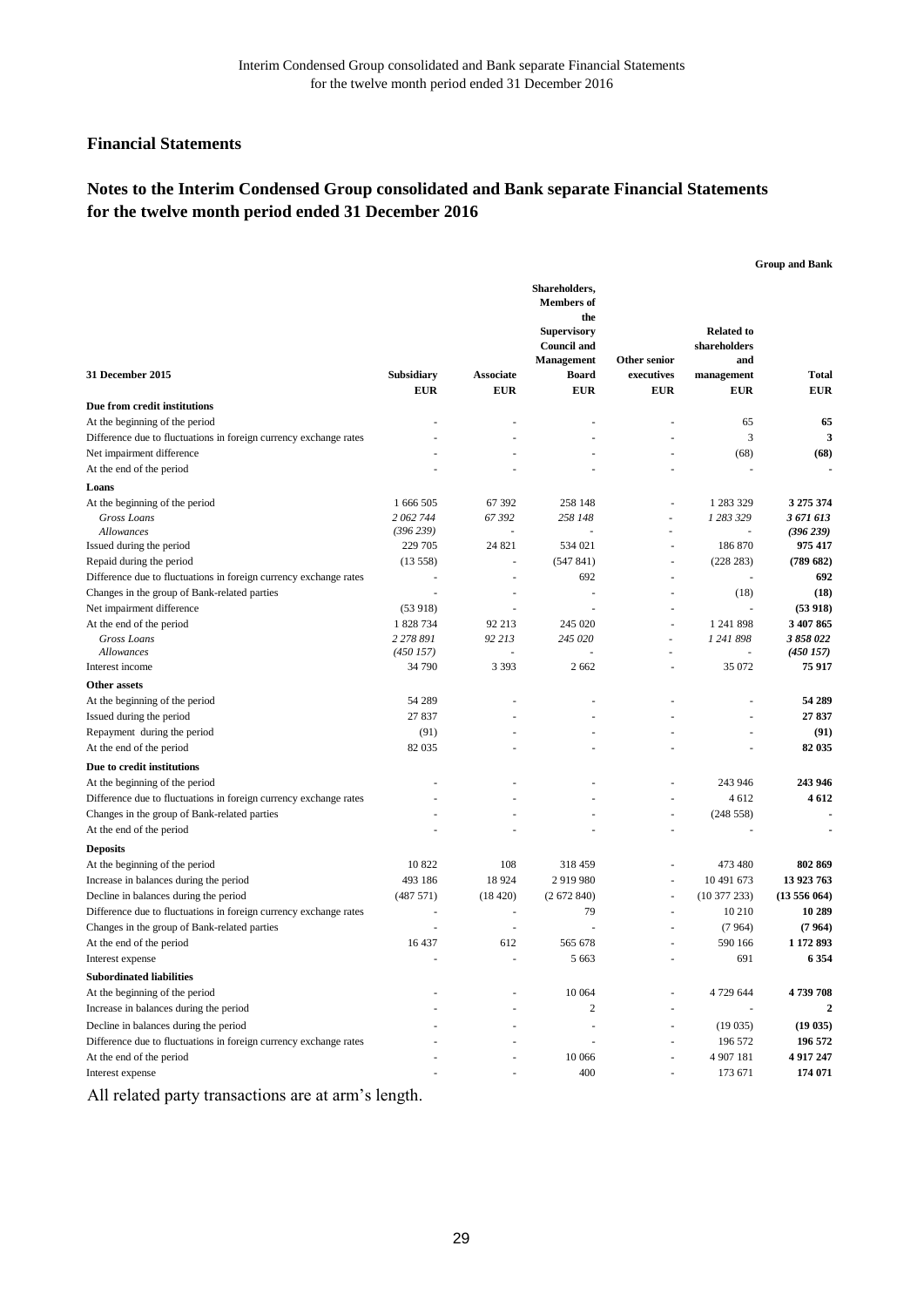# **Notes to the Interim Condensed Group consolidated and Bank separate Financial Statements for the twelve month period ended 31 December 2016**

# **22 CAPITAL ADEQUACY CALCULATION**

The Financial and Capital Market Commission sets forth capital requirements for the Bank as a whole and supervises the adherence to the requirements.

Аccording to the specific requirement of the FCMC, the Bank should maintain a capital adequacy ratio above minimum level – 10.2% for the period starting from 1 Оctober 2016 till 30 September 2017 (from 1 Оctober 2015 till 30 September 2016: 16.4%).

The Bank also monitors its capital adequacy levels calculated in accordance with the requirements of the New Basel Capital Accord, commonly known as Basel III.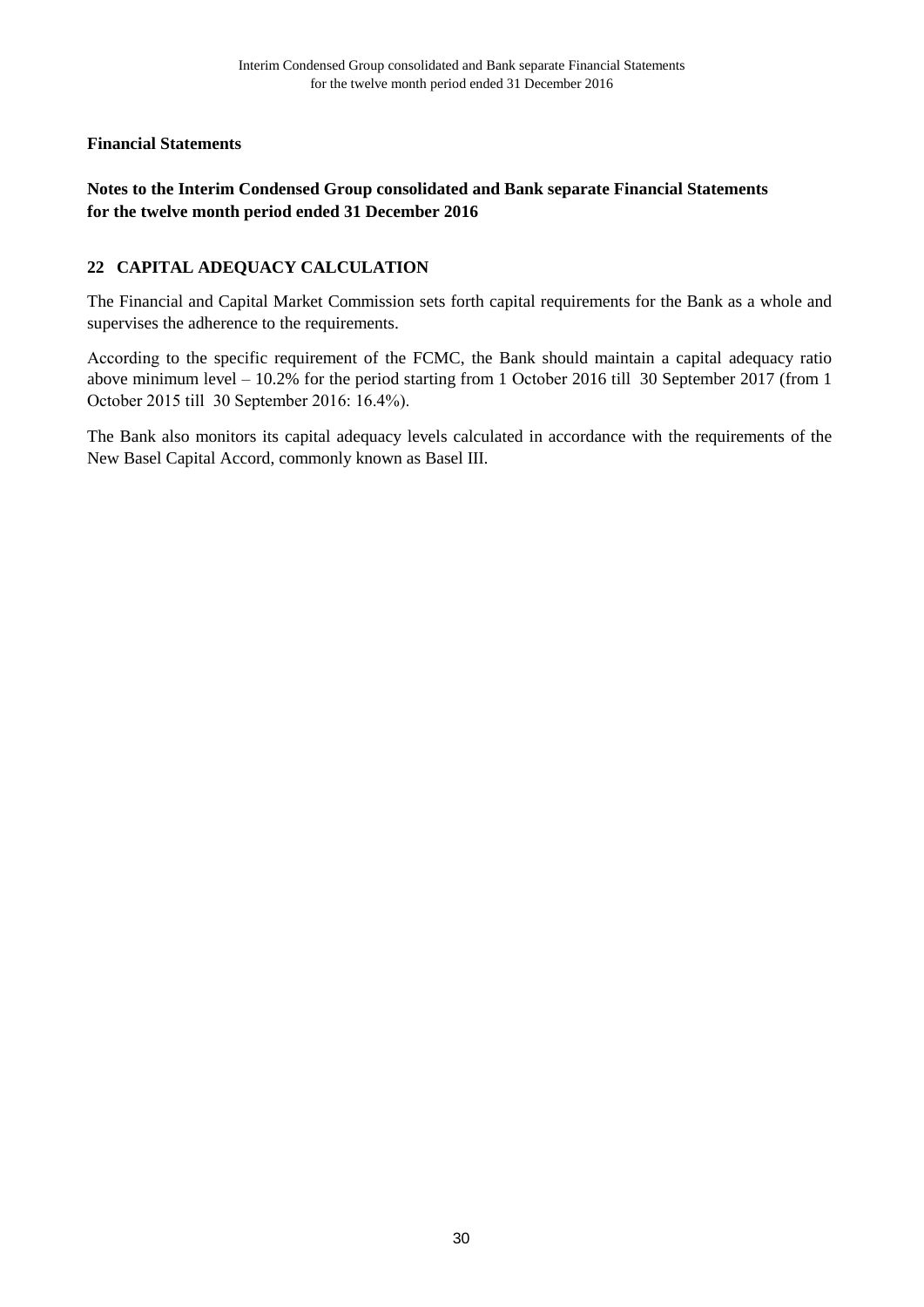# **Notes to the Interim Condensed Group consolidated and Bank separate Financial Statements for the twelve month period ended 31 December 2016**

|                                                                         | Group         | <b>Bank</b> |
|-------------------------------------------------------------------------|---------------|-------------|
| <b>Total equity capital</b>                                             | <b>EUR</b>    | <b>EUR</b>  |
| Paid-in share capital                                                   | 31 496 395    | 31 496 395  |
| Reserve capital and other reserves                                      | 835 170       | 835 152     |
| Retained earnings                                                       | (709 054)     | (301937)    |
| Intangible assets                                                       | (4107870)     | (4107870)   |
| Deferred tax related to the intangible asset                            | 509 939       | 509 939     |
| Specific decline in Tier 1 capital, as stipulated by the applicable law | (2 250 154)   | (2 250 154) |
| Available for sale instruments revaluation reserve                      | (2708104)     | (2708104)   |
| Less revaluation of investment property                                 | (258 348)     | (90188)     |
| <b>Tier 1 Core Capital</b>                                              | 22 807 974    | 23 383 233  |
| Subordinated liabilities                                                | 10 445 893    | 10 445 893  |
| Specific decline in Tier 2 capital, as stipulated by the applicable law | (2 250 154)   | (2 250 154) |
| <b>Tier 2 Supplementary Capital</b>                                     | 8 195 739     | 8 195 739   |
| <b>TOTAL CAPITAL</b>                                                    | 31 003 713    | 31 578 972  |
| Capital charge for credit risk inherent in the Bank's book,             |               |             |
| including the breakdown of exposures by categories:                     | 12 771 309    | 12 759 817  |
| Central governments or central banks                                    | 743 780       | 743 780     |
| Public entities                                                         | 335 940       | 335 940     |
| Commercial companies                                                    | 3 076 317     | 3 076 317   |
| $\ast$<br>Overdue (delinquent) exposures                                | 1 378 080     | 1 698 080   |
| High-risk exposures                                                     | 3 157 817     | 3 355 501   |
| Shares and other variable income securities                             | 470 491       | 635 710     |
| Other items                                                             | 3 608 884     | 2 914 489   |
| The total capital charge for market risks                               | 286 874       | 286 874     |
| Capital charge for operational risk                                     | 2 9 2 9 9 2 8 | 2 883 770   |
| <b>Total capital charge</b>                                             | 15 981 111    | 15 930 461  |
| <b>CAPITAL ADEQUACY RATIOS</b>                                          |               |             |
| Common Equity Tier 1 capital ratio                                      | 11.42%        | 11.74%      |
| Tier 1 capital ratio                                                    | 11.42%        | 11.74%      |
| <b>CAPITAL ADEQUACY RATIOS</b>                                          |               |             |
| 31 December 2016                                                        | 15.52%        | 15.86%      |
| <b>CAPITAL ADEQUACY RATIOS</b>                                          |               |             |
| 31 December 2015                                                        | 17.15%        | 17.38%      |

\* past due exposures: exposures that are 90 days or more past due.